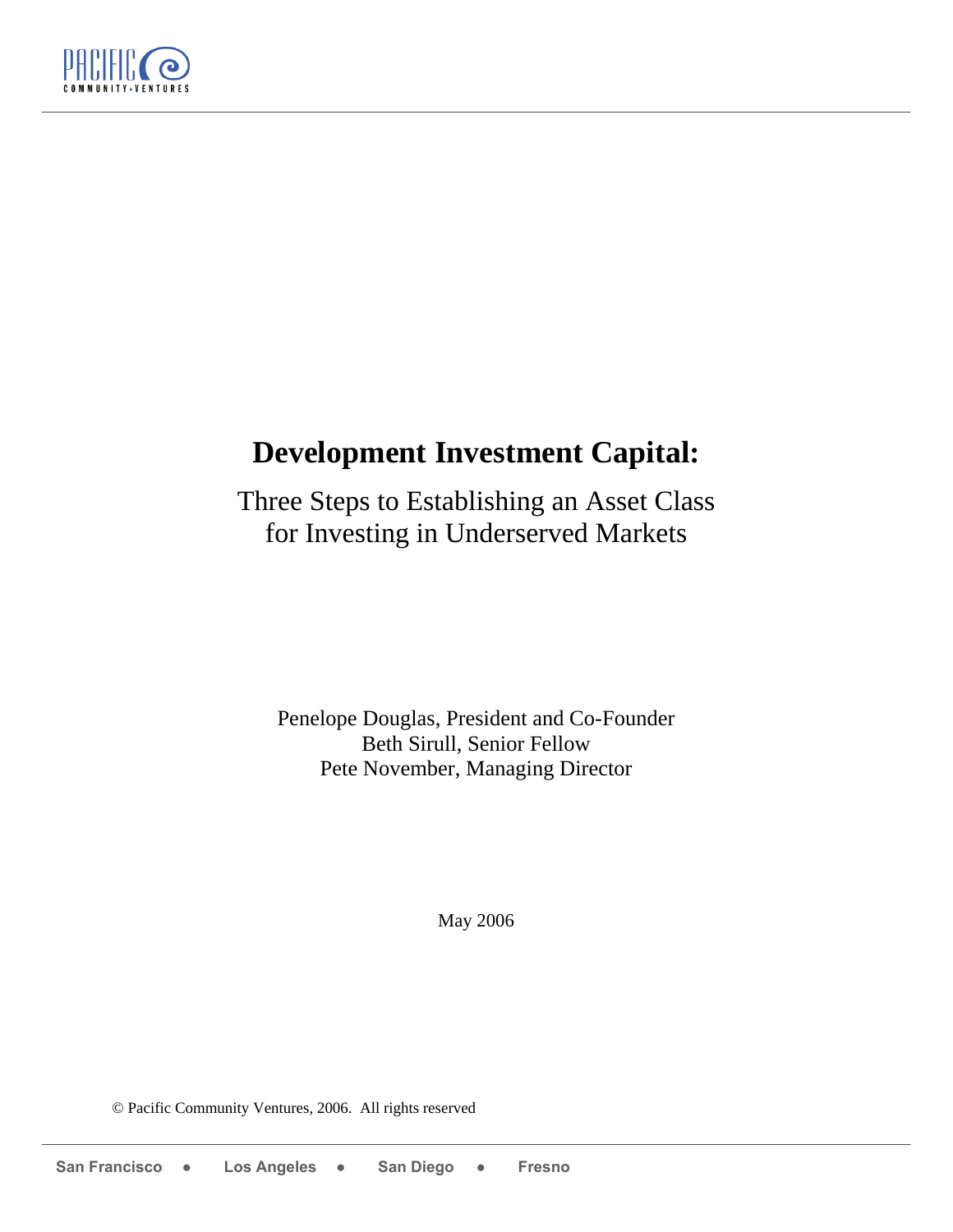# Table of Contents

Page

| $\mathbf{I}$ . | Executive Summary: Development Investment Capital Must Become                                   |    |
|----------------|-------------------------------------------------------------------------------------------------|----|
|                | a Bona Fide Asset Class Within Private Equity                                                   | 1  |
| II.            | Introduction: Investing for Financial and Social Return                                         | 3  |
| Ш.             | Realizing the Full Potential of Development Investment Capital                                  | 6  |
| IV.            | Attracting Development Investment Capital Investment: Developing<br>and Implementing Incentives | 8  |
| V.             | Enhancing Market Differentiation: Measuring and Reporting<br><b>Social Return</b>               | 13 |
| VI.            | Building Deal Flow: Creating More Targets for Development<br><b>Investment Capital</b>          | 14 |
| VII.           | <b>Looking Forward</b>                                                                          | 16 |

© **Pacific Community Ventures, Inc. (PCV). Permission to use figures, tables, and** *brief* **excerpts from this work in educational and scientific works is hereby granted provided that the source is acknowledged. Any use of material in this work that is determined to be "fair use" under Section 107 or that satisfies the conditions specified in Section 108 of the U.S. Copyright Law (17 USC, as revised by P.L. 94-553) does not require the PCV's permission. Republication, systematic reproduction, posting in electronic form on servers, or other uses of this material, except as exempted by the above statements, requires written permission or license from PCV.** 

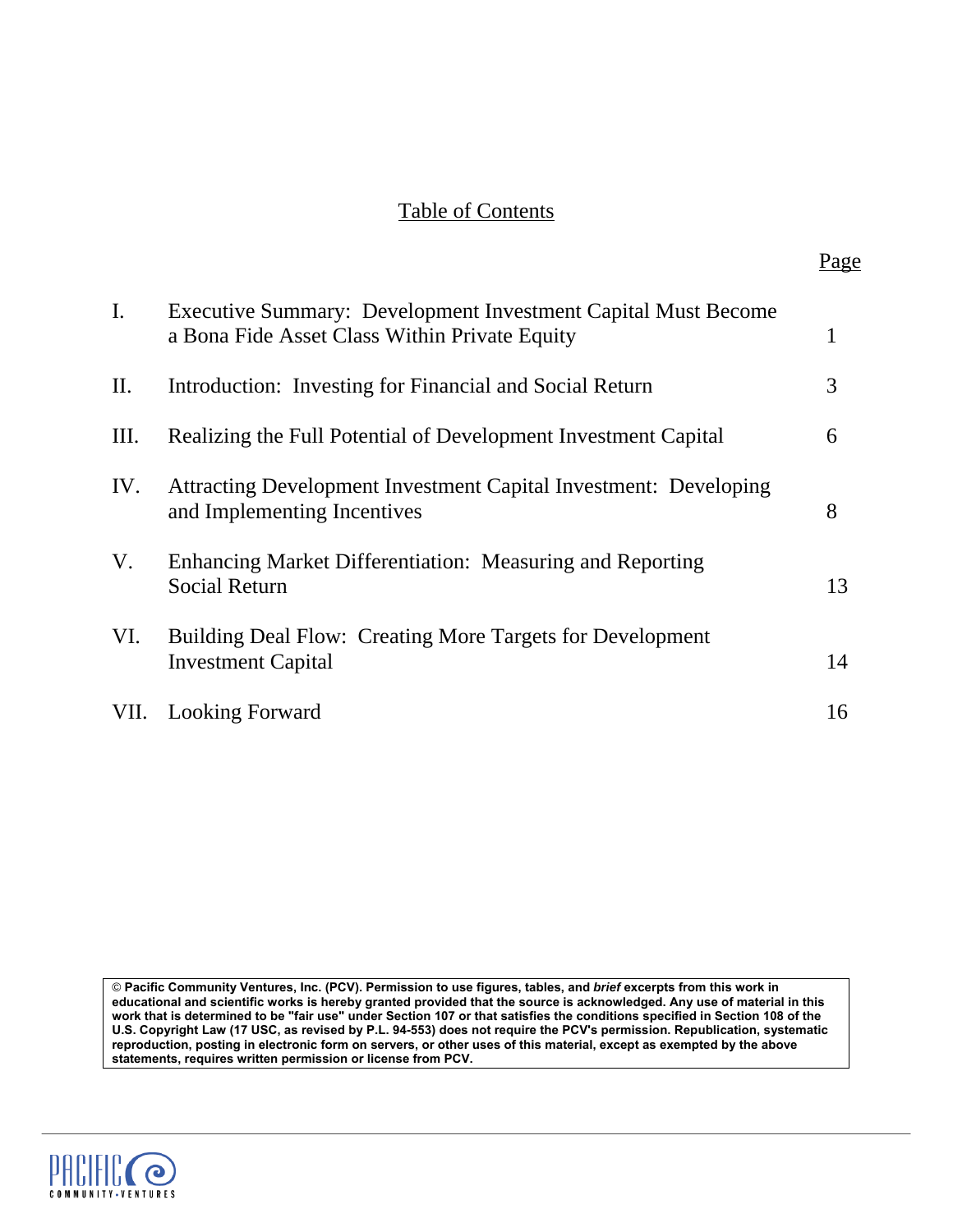#### **I. Executive Summary—Development Investment Capital Must Become a Bona Fide Asset Class Within Private Equity**

Nearly 5 million Californians—over 13% of the state's population—have incomes below the federal poverty level.<sup>[1](#page-2-0)</sup> In 2005, more than half the jobs in the California economy provided full-time, year-round wages that were insufficient to support an adequate standard of living.<sup>2</sup> And, while the state's unemployment rate is down, the jobs being created tend to pay lower wages than jobs lost.<sup>[3](#page-2-2)</sup> Within this economic context, Pacific Community Ventures (PCV), California's first community development venture capital organization, has pioneered and demonstrated an approach to economic development that provides competitive financial returns to investors as it creates quality jobs and an economic climate for growth likely to generate future investment opportunities in underserved markets and low and moderate income(LMI) communities.<sup>4</sup>

PCV has pioneered an approach it calls *Development Investment Capital: Providing equity capital investment alongside other capacity-building resources to expansion-stage small businesses located in economically disadvantaged areas of California and successfully providing both quality jobs for low income workers and competitive returns for investors.*

PCV is on track to validate that investing in an array of traditional, brick-and-mortar businesses with revenues between \$5 and \$30 million that are located in distinct, untapped geographies can produce competitive financial returns alongside substantial social returns. Yet, in absolute terms, our impact on California's underserved communities has been limited, particularly when compared to the size of California's population living in these areas. Like other *Development Investment Capital* fund managers, PCV's funds, totaling \$20 million, are relatively small in the private equity industry. Limited funds make sourcing deals more difficult, slowing capital deployment, exits and returns. Since investors want to see exits and return (liquidity) before investing, sourcing deals and deploying capital is critical. The small size of *Development Investment Capital* funds limits both the financial returns and the community benefits realized. If the status quo remains, the cycle that limits both the financial returns and community benefits realized from *Development Investment Capital* will continue—monies will continue to trickle into *Development Investment Capital*, and fund sizes will remain small, making deals difficult to source, slowing capital deployment, delaying liquidity, causing monies to trickle in, etc. *Attracting capital investment to Development Investment Capital is essential.* 

*To expand, scale and fully realize the potential of equity investment in underserved communities—in both financial and social return—Development Investment Capital must become a bona fide asset class within private equity, routinely recognized by institutional as well as individual investors. Given that with limited capital, funds deploying Development Investment Capital have demonstrated that they can*

<span id="page-2-3"></span><sup>4</sup> PCV defines LMI geographies as any census tract:

- Outside a metropolitan area, the median family income is at or below 80% of the statewide, non-Metropolitan Area median family income or the national, non-Metropolitan Area median family income, whichever is greater; or
- The unemployment rate is at least 1.5 times the national average (the national unemployment rate was 5.8% in 2000).

Others in the Economic Development arena use the terms "underserved" or "disadvantaged" to include low- and moderate-income geographies as well as non-geographically defined markets including ethnic minority communities. In this paper, "LMI" is used interchangeably with "underserved" and "disadvantaged." These terms are synonymous in this paper and include both geographic low- and moderate-income geographies and ethnic minority communities. In many cases, these communities and geographies overlap.



<span id="page-2-0"></span> $\frac{1}{1}$ <sup>1</sup> See "Budget Brief: A Growing Divide—The State of Working California in 2005"; California Budget Project, September 2005; Available at www.cbp.org.

<span id="page-2-1"></span><sup>2</sup> See "Working Hard, Falling Short: Investing in California's Working Families"; California Budget Project; January 2005; Available at www.cbp.org.

<span id="page-2-2"></span><sup>&</sup>lt;sup>3</sup> Industries that experienced a net job gain between 2001 and 2004 paid an average annual wage of \$38,693 while industries that had a net job loss paid average wages of \$53,520. See "Budget Brief: A Growing Divide—The State of Working California in 2005"; California Budget Project, September 2005; Available at www.cbp.org. 4

<sup>•</sup> At least 20% of the population is living below the poverty line; or

<sup>•</sup> Within a metropolitan area, the median family income is at or below 80% of the Metropolitan Area median family income or the national Metropolitan Area median family income, whichever is greater; or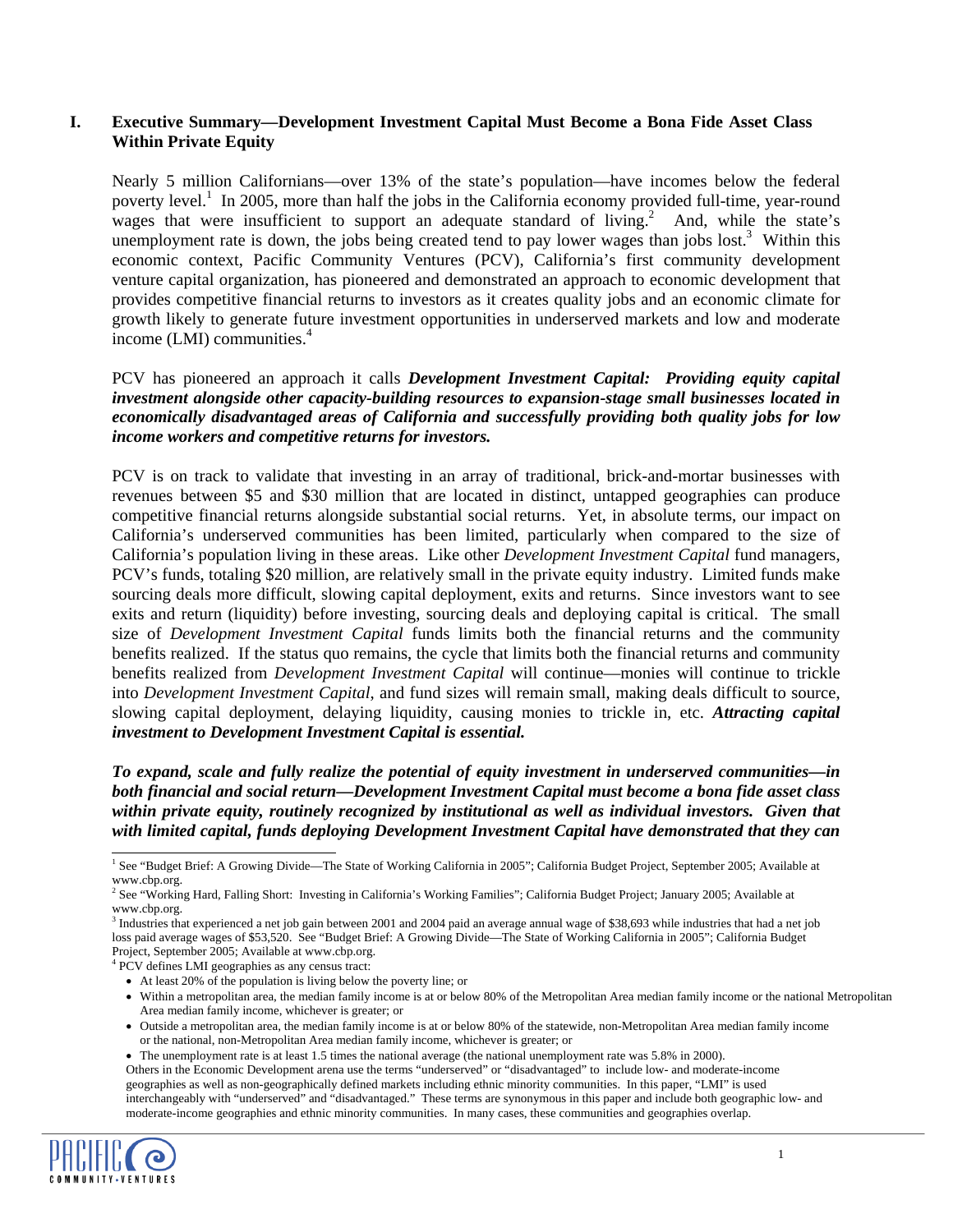*provide competitive financial returns and risk diversification, along with community benefits, we must take steps to accelerate the pace at which Development Investment Capital becomes an established asset class within private equity. We believe three steps should be taken*:

- A. *Policymakers should create incentives for investment and/or remove barriers to investment in funds that invest Development Investment Capital.* The demand created by incentives, combined with continued demonstration of strong returns within the asset class, will push fund managers to create—and investors to fund—the broadly available investment vehicles that are necessary if *Development Investment Capital* is to scale up and fully realize its financial and social potential in a timely manner.
	- 1. The original objective of the federal New Markets Tax Credit (NMTC) was, in part, to facilitate equity investment in small businesses. Unfortunately, due to specific regulations within the legislation, the NMTC has facilitated investment in real estate in LMI communities, but has not worked for private equity. The NMTC should be extended and revised to facilitate equity investment in small businesses.
	- 2. Statewide incentives to encourage private equity investment in small businesses in underserved markets are essential. The California New Markets Tax Credit (CANMTC) legislation should be reconsidered and other options should be developed and evaluated.
	- 3. Other policy options, such as reducing capital gains, and creating mechanisms for individual investment, should be considered.
- B. *Investment managers should fully and accurately assess the community benefits that their Development Investment Capital investments are providing. Development Investment Capital* fund managers have proven that this asset class can produce competitive, risk-adjusted returns. The additional community benefits that *Development Investment Capital* provides are a source of market differentiation that helps attract capital and justifies government incentives. To leverage this differentiation, *Development Investment Capital*'s community benefits must be evaluated and communicated.
- **C.** *Economic development and business professionals should join together to build capacity among small businesses in the underserved markets targeted by Development Investment Capital.* Efforts must be made "on the ground" in underserved communities to create the positive, vibrant economic climate where small businesses can flourish. These efforts must include helping to empower existing strong businesses to gain equity financing and helping to build small companies into stronger businesses that may become targets for equity investment.
	- 1. The volume of businesses served by programs such as PCV's Business Advisory Service should be expanded.
	- 2. The types of services offered by programs such as PCV's Business Advisory Service should be expanded beyond capacity-building to include helping business owners prepare themselves and their businesses for private equity financing.
	- 3. PCV's Business Advisory Service model should be replicated in other organizations and regions.

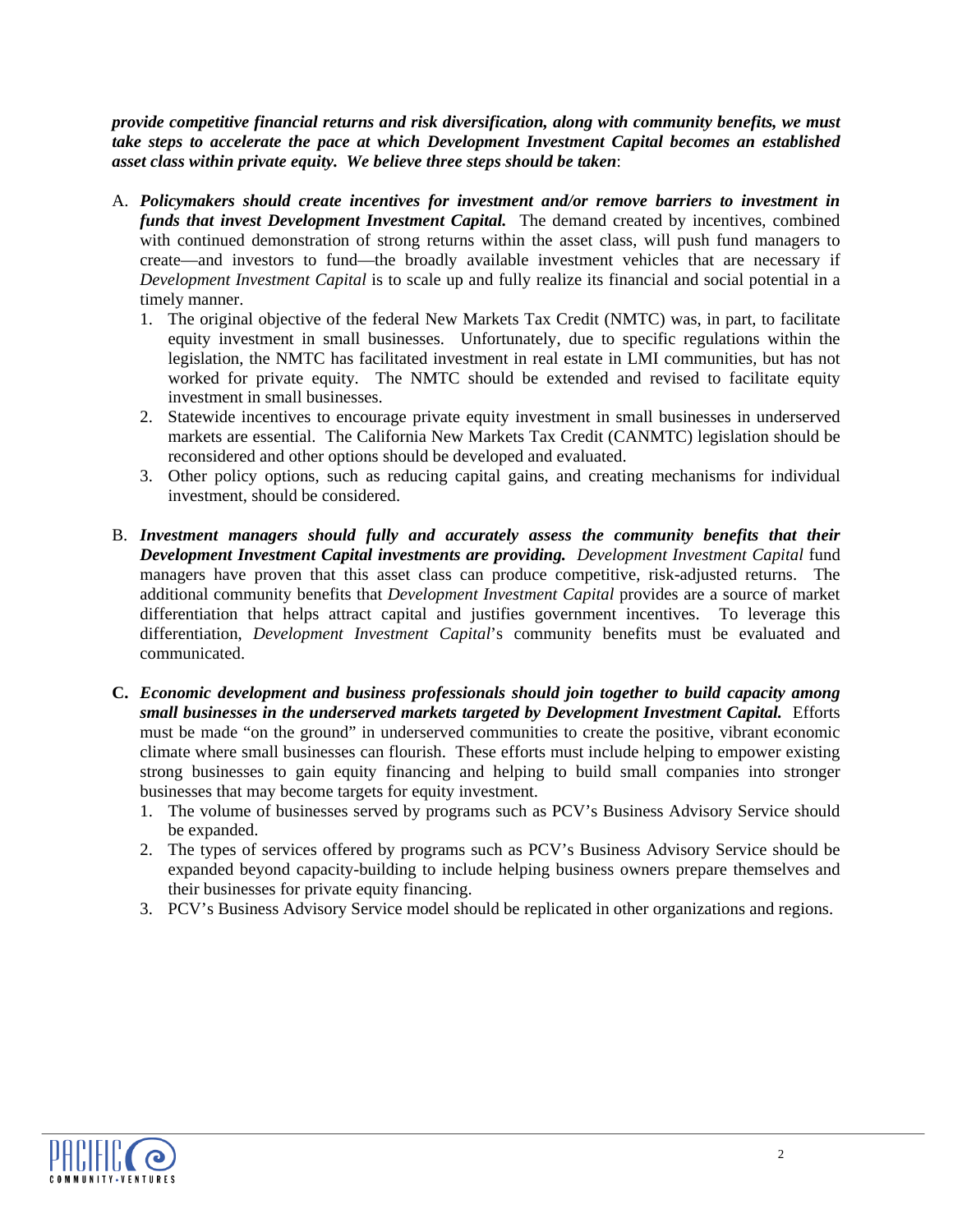## **II. Introduction: Investing for Financial and Social Return**

- *A. Background--Pacific Community Ventures.* Since its inception in 1999, Pacific Community Ventures (PCV) has pioneered an approach to equity investing and economic development that it calls *Development Investment Capital*, providing equity capital investment alongside other resources to expansion-stage small businesses in economically disadvantaged areas of California and successfully providing both quality jobs for low income workers and competitive financial returns for investors, all while helping to create an economic climate for growth likely to generate future investment opportunities. PCV has raised two private equity funds, Pacific Community Ventures Investment Partners I and Pacific Community Ventures Investment Partners II (PCV LLC I and PCV LLC II), totaling \$20 million. We have made equity investments totaling \$10.1 million in nine active companies, all of which are located in or near low/moderate income (LMI) areas of California and have workforces substantially comprised of residents of LMI communities. In addition to financing, PCV has provided strategic counsel, board-level support, access to business networks and other nonfinancial assistance to these companies. PCV's investments have been in traditional, "brick-andmortar" companies, primarily in food, consumer products and business and consumer services. At the time of investment, these companies were at "expansion stage," generally had between \$5 and \$20 million in revenues, and were beyond market and product risk.
	- *1. Competitive Financial Returns.* In 2005, PCV completed its first successful investment exit, with the sale of Timbuk2 Designs, a manufacturer of custom messenger bags based in San Francisco's Mission District. PCV had invested in Timbuk2 in two rounds, in 2000 and in 2002. The sale returned over four times PCV's initial investment. As of the end of 2005, PCV LLC II achieved an implied net IRR that put it in the upper quartile of 2002 vintage funds while PCV I has recorded a competitive net IRR compared to other 2000 vintage funds.

In February 2006, PCV completed its second successful investment exit. At Beacon Fire & Safety, a sales and services provider for fire and safety equipment, PCV invested in the second round of financing in September 2004. The company was successfully sold to large conglomerate Cintas. The terms of the Beacon sale include an "earn out" provision that is likely to result in a strong financial return to PCV.

PCV currently holds other investments that are operating successfully and are well-positioned for an eventual healthy exit. Among these is Evergreen Lodge, a destination lodging facility near the entrance to Yosemite National Park. PCV invested in Evergreen Lodge in 2003. Since PCV's investment, the property has expanded from 18 to 70 cabins, revenue has increased more than eight-fold and the facility is operating at a healthy margin.

In its seven-plus years of investment activity, PCV has refined its approach to investing in underserved markets and has redefined its investment criteria and targets. Initially, PCV invested in early-stage companies in underserved markets that often lacked experienced management or independent governance. For the last 5 years PCV has followed a successful investment strategy. PCV focuses on expansion-stage companies located in, or near, and hiring from, LMI areas, and that have proven products and markets, scalability, developed management and the potential for independent boards.

*2. Significant Social Returns.* As PCV has produced competitive financial returns, we have also produced significant non-financial outcomes, also called "social returns". Cumulatively through 2005, PCV's portfolio companies employed over 1,500 residents of LMI areas. On average,

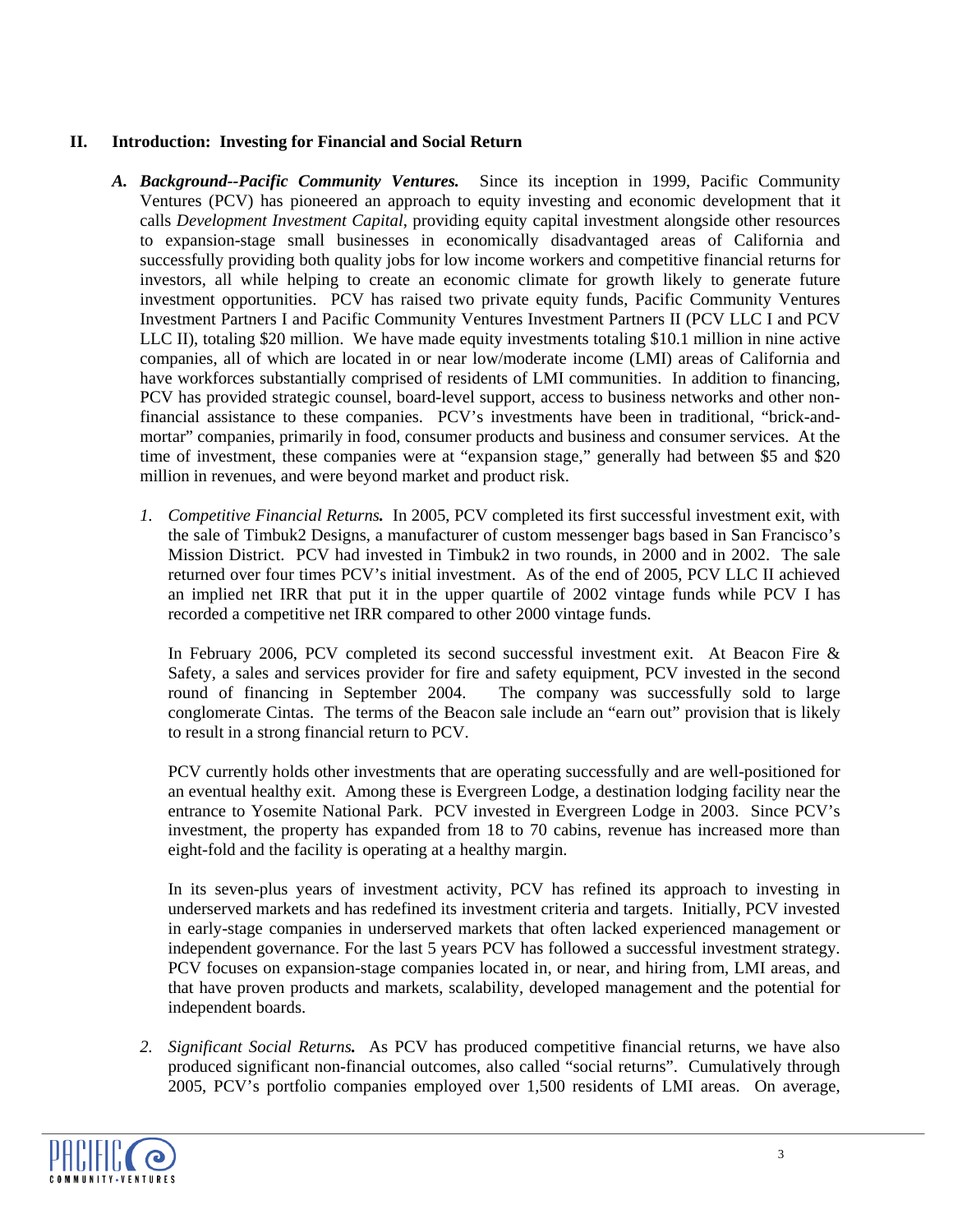these workers' wages are more than 20% above San Francisco and Los Angeles' living wages.<sup>[5](#page-5-0)</sup> All of PCV's financed companies offer medical benefits and paid vacation to their employees. Nearly 90% of the companies offer dental benefits and paid sick leave. And all of PCV's financed companies provided trade-specific training to their employees.

Increasingly, PCV-financed companies are offering wealth-building plans to their employees. Two-thirds of PCV-financed companies offer retirement plans and one-third have stock option or phantom stock plans. Where possible, PCV negotiates "equity set-asides" at investment, which benefit workers from LMI communities at investment exit. For example, Timbuk2, the manufacturer of custom messenger bags noted above, had 48 employees at the time of PCV's exit, including 34 workers from LMI communities. At the company's sale, these 34 workers from LMI areas (along with 7 other non-management personnel) shared a \$1.2 million payout, benefiting from the equity set-aside which PCV required at the time of investment. PCV conducted financial management workshops for these Timbuk2 employees prior to the distributions. More than three-quarters of the non-management employees diverted at least part of their distribution—funds totaling over \$217,000—into 401(k) accounts, helping to build long term wealth. Further, PCV's model sufficiently impressed Timbuk2's senior management that the CEO included a similar equity set-aside in the company's agreement with new investors.

Beacon Fire & Safety employs ninety workers who are residents of LMI areas. Over 80% of these employees are eligible for health insurance coverage and for 401(k) accounts with company matching grants. Beacon's LMI employees are also eligible for Individual Development Accounts, another wealth-building vehicle, through PCV.

Evergreen Lodge employs 43 low/moderate income workers. Some of these workers are from the lodge's surrounding low income communities. Other low/moderate income employees participate in Evergreen's program to train Bay Area at-risk youth. As a seasonal business, Evergreen requires significantly more staff in the summer than in the winter. Accordingly, Evergreen works with a Bay Area nonprofit, Juma Ventures, a nationwide leader in combining employment and programmatic support to help young people, to identify, recruit and train at-risk youth who then spend a season working at Evergreen Lodge. These young people learn a specific trade and live in a supportive community, enjoying outdoor experiences that challenge, motivate and inspire. They also have access to college preparatory programs and counseling.

*B. PCV's experience providing competitive financial return alongside positive community impact is not unique*. By focusing on underserved markets, private equity and venture funds across the country are providing significant community benefits as they produce financial returns that compare favorably to returns across the venture capital and private equity spectrums. Some of these funds focus on LMI geographies, while others focus on underserved market segments such as minority communities. In either case, these private equity investors are uncovering opportunities in markets that have traditionally been overlooked.

For comparison purposes, according to Thomson Venture Economics and the National Venture Capital Association, through third quarter 2005, all private equity produced a ten-year average annual net internal rate of return (net IRR) of 12.4% and a twenty-year return of 14.3%. All venture capital provided average annual net IRRs of 26.5% and 16.5%, for ten and twenty-year horizons, respectively. Later stage venture capital, perhaps most analogous to *Development Investment Capital*

<span id="page-5-0"></span><sup>&</sup>lt;sup>5</sup>The average wage at PCV-financed companies in 2005 dollars was \$13.18, compared to SF living wage of \$10.77 and an LA living wage of \$9.46.

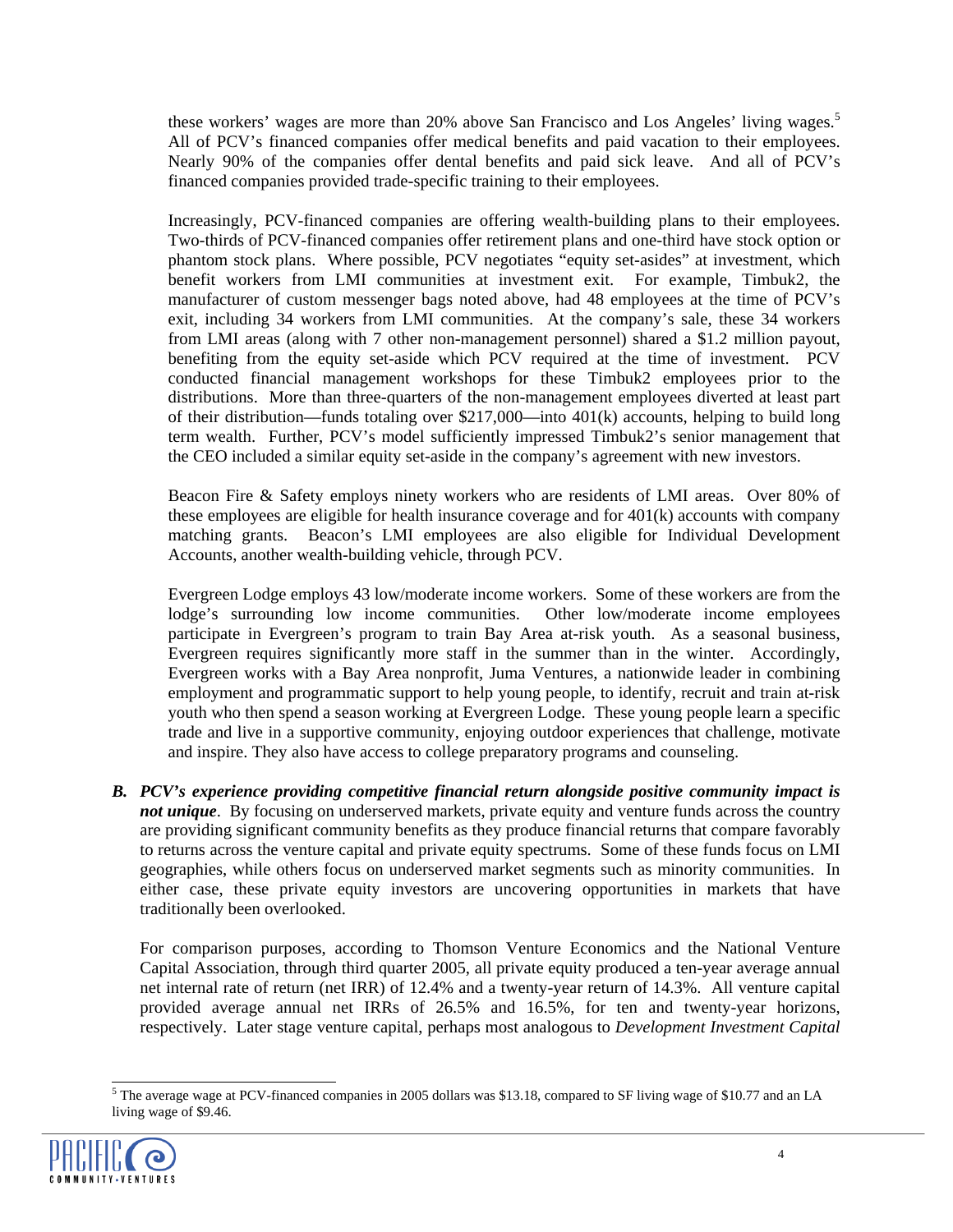because of its higher concentration in later-stage and non-technology businesses, provided returns of approximately 13% over both ten and twenty-year horizons.<sup>[6](#page-6-0)</sup>

Several recent studies demonstrate the competitive nature of returns on investments in companies in underserved markets, when compared to broader private equity returns. In 2003, the Kauffman Foundation sponsored a study examining venture capital firms that concentrate on making equity investments in minority business enterprises which have historically been underserved by capital markets. The study looked at 24 venture capital firms making 117 investments in minority-owned businesses. All of the investments were fully-realized by 2000. These 117 investments produced a mean IRR of 23.9% and a median IRR of 19.5%. These returns are comparable to the performance of the Private Equity Performance Index, which produced a ten-year trailing average annual return of 20.2% as of early 2001. The Kauffman study reports that while technology companies were present in most portfolios, non-technology companies tended to dominate the portfolios of the funds in the study. [7](#page-6-1)

The Initiative for the Competitive Inner City (ICIC), in partnership with Fintel, Inc., has shown that businesses located in America's inner cities—areas that are generally underserved—are relatively more profitable (measured as return on assets, net income over assets) than American companies overall. According to ICIC, in 2004, the median return on assets for all United States companies was 9%, compared to the median return for inner city companies of 9.9%.<sup>[8](#page-6-2)</sup> While profitability does not automatically qualify a company for equity investment, nor does it translate directly to IRR, it is an obvious prerequisite. The ICIC study dispels any remaining notions that businesses in underserved markets cannot perform.

In addition to PCV, a number of other investment funds that focus on underserved communities have reported strong returns over the last several years. Kentucky Highlands Investment Corp., the nation's oldest community development venture capital fund, reports an 18% average rate of return over a 21-year history.<sup>[9](#page-6-3)</sup> Kentucky Highlands works mostly in rural areas and focuses on investing in companies that create and retain jobs in Kentucky.

As early as 1993, Coastal Enterprises, Inc. (CEI), a Maine-based community venture capital fund, reported sixteen equity investments with an internal rate of return (IRR) of  $17\%$ .<sup>10</sup> CEI's successes have continued; in 2005, the fund reported realizing a seven-fold return on its 2001 investment in Recruiternet, a Portland, Maine, software developer. Currently, CEI manages two venture capital funds with total commitments of \$25.5 million. These funds make equity investments in companies exhibiting the potential to grow profitably and provide attractive financial returns. At the same time, through these investments, CEI seeks "to create quality employment opportunities, to promote progressive management practices, to support socially beneficial products and services, and to enrich distressed communities."[11](#page-6-5)

http://www.ceiventures.com/images/World\_Bank\_Inst.pdf.  $11$  Quote taken directly from CEI's web site, www.ceiventures.com.



<span id="page-6-0"></span> <sup>6</sup> Data from Thomson Venture Economics and the National Venture Capital Association available at http://bizayhoo.com/prnews/60130/nymo94?.y=30.

<span id="page-6-1"></span><sup>&</sup>lt;sup>7</sup> Bates, Timothy and Bradford, Willian; "Minorities and Venture Capital: A New Wave in American Business"; Ewing Marion Kauffman Foundation; 2003; Available at www.kauffman.org. In particular, see page 4 of the study.

<span id="page-6-2"></span> $8$  Data provided at the  $3<sup>rd</sup>$  Annual Summit of the Inner City Economic Forum, November 15-16, 2005 in Chicago. Presentation available at [www.icic.org.](http://www.icic.org/)

<span id="page-6-3"></span><sup>&</sup>lt;sup>9</sup> "For Investors with a conscience, options grow"; Christian Science Monitor; September 19, 2005; Available at www.csmonitor.com/2005/0119/p13s01-wmgn.html

<span id="page-6-5"></span><span id="page-6-4"></span><sup>&</sup>lt;sup>10</sup> "Poverty Alleviation Through Socially Responsible Investment—Case Studies of Community Investing and Social Venture Capital" (a Report to the World Bank Institute); Prepared by Jon Diagle, Carrie Hall, Rania Jamal, Kayja Silva-Leander and Elya Tagar; School of International and Public Affairs, Columbia University; May 2004; Available at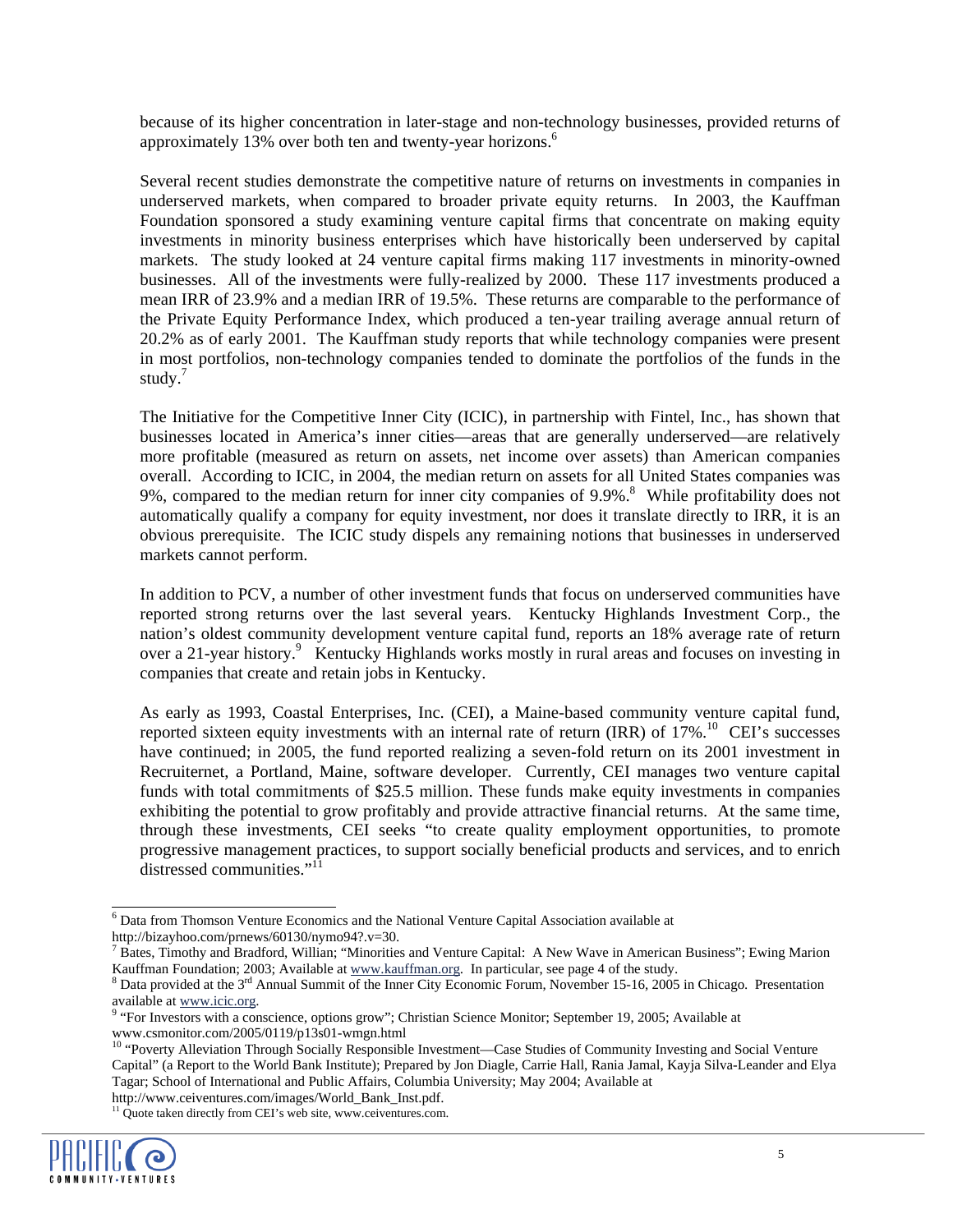Similarly, through its Boston Community Venture Fund, Boston Community Capital (BCC) has reported a number of successful exits, most recently TracRac, a Fall River, Massachusetts manufacturer of rack systems and power tool workstations.<sup>12</sup> BCC focuses on creating quality jobs in New England. Still more, SJF Ventures (SJF), a North Carolina venture fund, successfully exited its investment in DDF Cosmetics, a manufacturer of skin care products in 2005, realizing a return of three times its investment in less than three years.<sup>13</sup> SJF focuses on companies whose competitive strategies are based on environmental and workforce innovations.

Investors in these community-focused venture funds are often national, regional and local banks and other financial institutions. Some of these institutions were originally attracted to these private equity funds as a way to help meet the regulatory requirements of the Community Reinvestment Act (CRA), which went into effect in 1977. These same financial institutions have found that investing in community-focused private equity yields competitive returns. While there is no comprehensive study of banks' equity investments in economically disadvantaged geographies, at least anecdotally, we know that initially most banks hoped not to lose money on these investments, but today, they expect to make money through them.

#### **III. Realizing the Full Potential of** *Development Investment Capital*

PCV and others' experiences suggest that investing in traditional, "brick and mortar" companies in underserved communities can yield competitive, risk-adjusted financial returns alongside substantial social returns. Yet, in absolute terms, PCV and other existing *Development Investment Capital* funds have had a limited impact on California and the nation's underserved communities, particularly when compared to the size of the population living in those areas.

The volume of dollars under management at venture capital funds focusing on underserved markets has grown significantly, from \$150 million in 1999 to \$870 million in 2005.<sup>14</sup> But these funds remain a miniscule subset of the larger private equity industry; more than \$170 billion flowed into private equity funds in 2005 alone.<sup>15</sup> According to the Milken Institute, of the estimated \$95 billion in the US private equity market in 1999, approximately \$2 billion, or 2%, was managed by firms "whose focus is supplying capital to entrepreneurs from traditionally underserved markets."<sup>16</sup> Regardless of how "underserved" is defined, it is much more than 2% of the market. According to the US Census' Survey of Minority-Owned Business Enterprises, 11% of all C Corporations and 10% of all S corporations in the United States were majority-owned by women or minorities in 1997.<sup>17</sup> Approximately, 8% of the United States population and of all private sector jobs are located in inner city or rural geographies, areas that are generally underserved.<sup>18</sup>

*Development Investment Capital* is currently a niche sector, generally limited to a small number of investment funds, primarily funded by a small number of progressive institutional investors (foundations and pension funds) and regulation-motivated investors. This niche status limits growth, which in turn<br>
<sup>12</sup> See www.bevfund.com/news/TracRac.html.<br>
<sup>13</sup> See www.sjfund.com/news/TracRac.html.<br>
<sup>13</sup> See www.sjfund.com/news/T

recent data available.<br><sup>18</sup> See "Private Equity, Underserved Markets & the Double Bottom Line"; presentation by Dr. Michael A. Stegman of the Center for Community Capitalism at the University of North Carolina at Chapel Hill to the Small Business Investment Alliance on May 19, 2005. Available at http://www.kenan-flagler.unc.edu/assets/documents/cccDoubleBottomLine.ppt



<span id="page-7-0"></span>

<span id="page-7-1"></span>

<span id="page-7-2"></span>

<span id="page-7-3"></span><sup>&</sup>lt;sup>15</sup> "Going Private"; *BusinessWeek*; Issue number 3973; February 27, 2006; page 55.

<span id="page-7-4"></span><sup>&</sup>lt;sup>16</sup> Quote taken from "AB 957 Assembly Bill-Bill Analysis"; January 5, 2006; pages 5-6; available at [http://leginfo.ca.gov/pub/bill/asm/ab\\_0951-](http://leginfo.ca.gov/pub/bill/asm/ab_0951-1000/ab_957_cfa_20060104_165825_asm_comm.html) [1000/ab\\_957\\_cfa\\_20060104\\_165825\\_asm\\_comm.html](http://leginfo.ca.gov/pub/bill/asm/ab_0951-1000/ab_957_cfa_20060104_165825_asm_comm.html). Note that the Milken Institute's definition of "underserved" may not be exactly the same as PCV's definition laid out in this paper.

<span id="page-7-6"></span><span id="page-7-5"></span><sup>&</sup>lt;sup>17</sup> See US Census 1997 Economic Census Survey of Minority Owned Business Enterprises, Company Statistics Series, pages 10 and 13. Available at [http://www.census.gov/prod/ec97/e97cs-7.pdf.](http://www.census.gov/prod/ec97/e97cs-7.pdf) Note: Data in this report was collected in 1997 and released in 2001. It is the most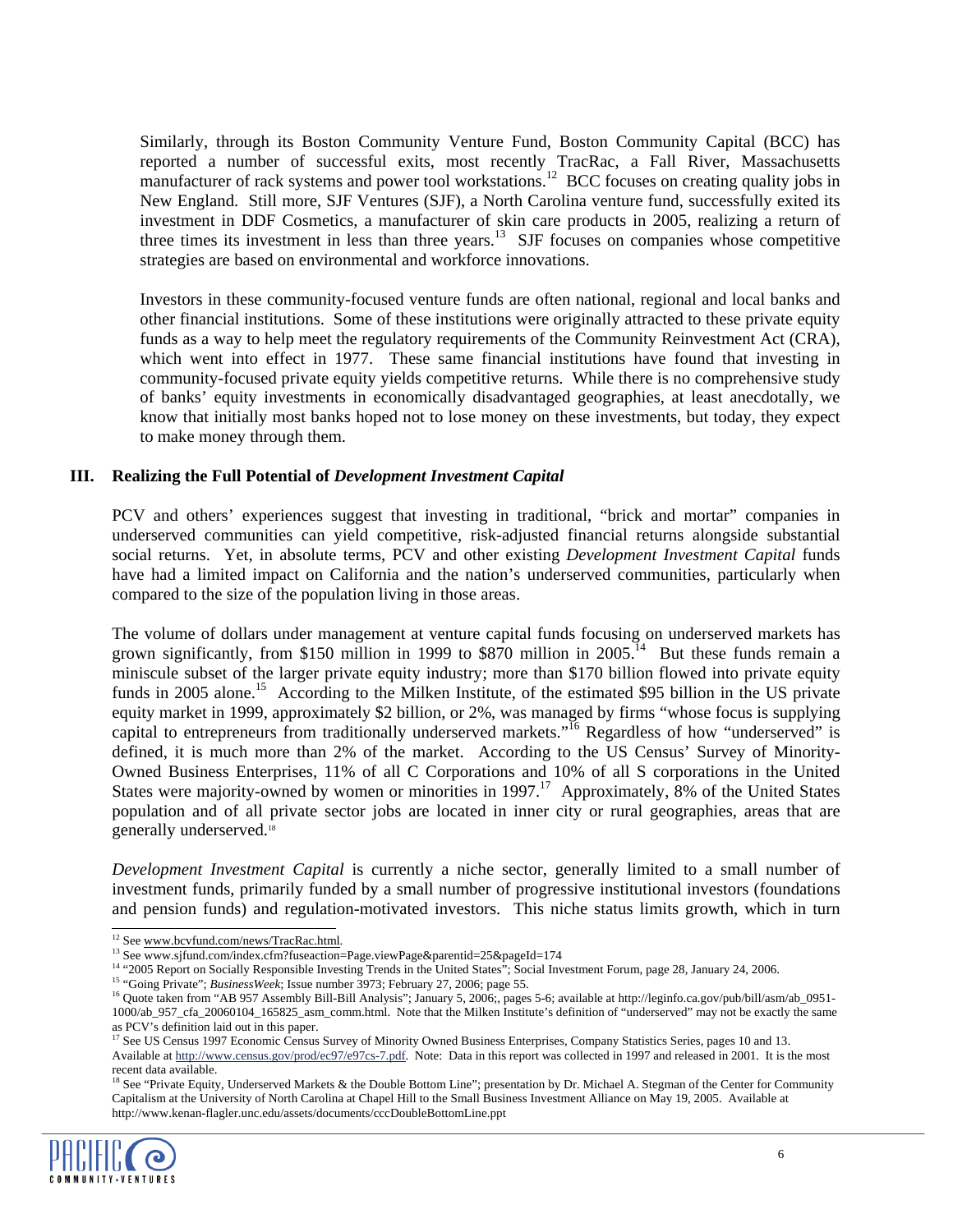limits the flow of capital to underserved areas, hindering job creation and purchasing power and thus curtailing the establishment and growth of new markets.

*To expand, scale and fully realize the potential of equity investment in underserved communities—in both financial and social return—Development Investment Capital must become a bona fide asset class within private equity, routinely recognized by institutional as well as individual investors.* In addition to providing competitive financial returns, *Development Investment Capital* also provides geographic, industry and often target market portfolio diversification for investors, making it deserving of its own asset class designation. As a recognized asset class within Private Equity, alongside Venture Capital, Buyouts, Mezzanine Capital, etc., *Development Investment Capital* investment will be represented in most diversified institutional portfolios. This representation will create demand for additional *Development Investment Capital* investment opportunities and will drive capital to underserved geographies and markets, creating jobs, bolstering purchasing power and helping to establish new markets, healthy for later investment.

Demonstration of competitive financial returns is a major step toward establishing *Development Investment Capital* as a distinct asset class. These returns, which will continue as additional early investments are successfully liquidated, provide a business case and suggest that the market is gradually creating this asset class. The shortage of jobs in the national and state economy that provide full-time, year-round wages that are sufficient to support an adequate standard of living suggests that we should take steps to accelerate the pace at which *Development Investment Capital* becomes an established asset class, to attract more investment to this category, benefiting both investors and workers.

To accelerate the process of firmly grounding *Development Investment Capital* as an asset class—and to fully realize its potential for financial and social return—additional steps are necessary. *We believe that a three-pronged strategy should be employed to ensure that Development Investment Capital becomes a recognized asset class within private equity, providing solid returns and diversification to investors while at the same time creating jobs in LMI communities and building future markets.*

- A. *Policymakers should create incentives for investment and/or remove barriers to investment in funds that invest in Development Investment Capital.*
- B. *Investment managers should fully and accurately assess the community benefits that their Development Investment Capital investments are providing.*
- C. *Economic development and business professionals should join together to build capacity among small businesses in the underserved markets targeted by Development Investment Capital.*

The following three sections provide detailed support for these recommendations.

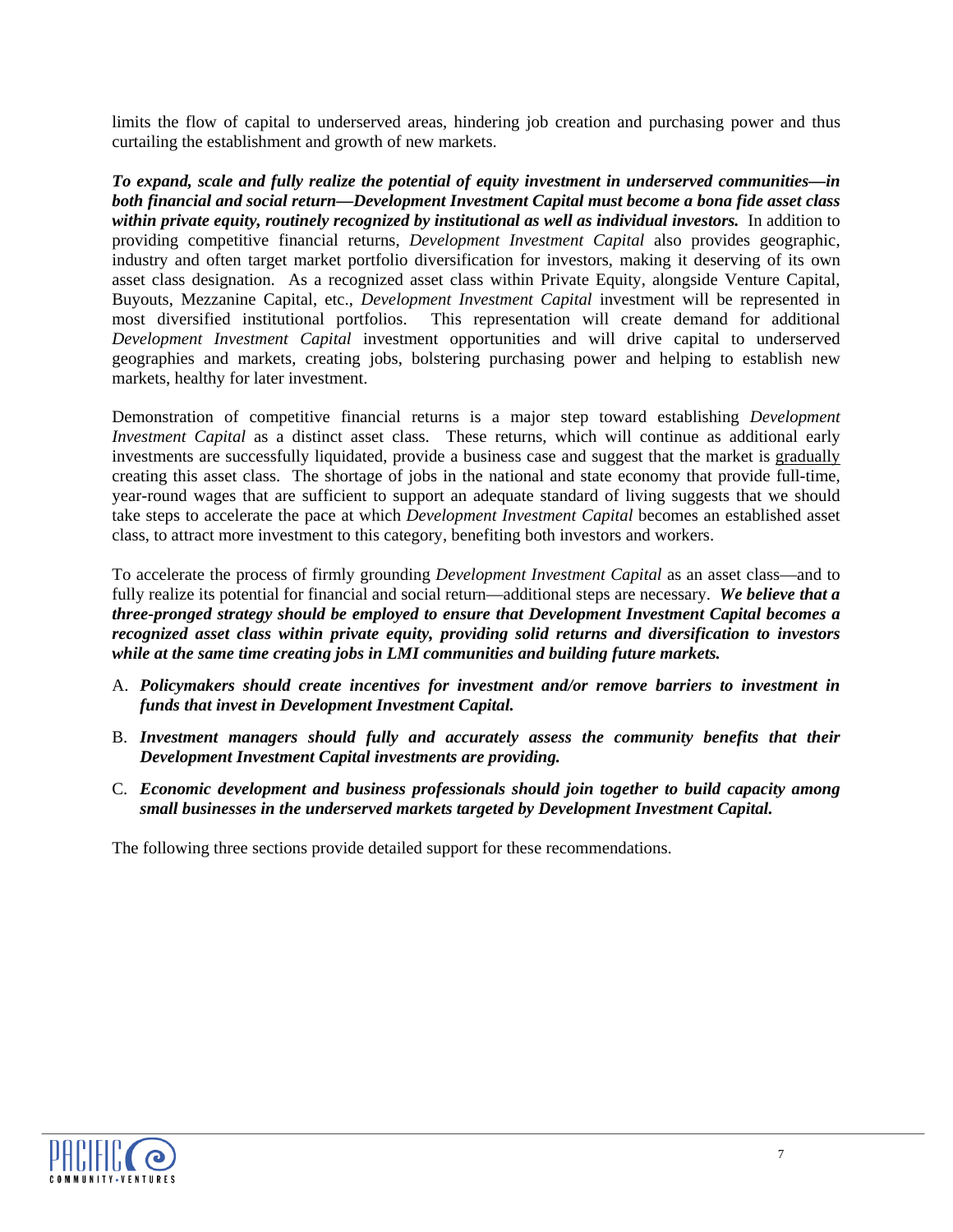## **IV. Attracting Development Investment Capital Investment: Developing and Implementing Incentives**

- *A. Precedent for Government Action.* Many of today's widely recognized asset classes were nonexistent or tiny niche categories as recently as the 1970s. In almost every case, government action either the creation of incentives or the removal of barriers—was required to launch an asset class from near obscurity to the mainstream investment portfolio. Several examples can be found in the history of venture capital, mortgage-backed securities and, more recently, tax credits.
	- 1. *Venture Capital.* Government action—the removal of the ban on pension fund investments in venture capital—opened up the floodgates to venture capital and the industry and asset class were launched. "Prior to the 1980s, venture capital was a cottage industry…The annual flow of money into new venture capital funds was never much more than \$200 million, and usually substantially less…The Employee Retirement Income Security Act of 1974 (ERISA) prohibited pension funds from investing substantial amounts of money in venture capital..."<sup>19</sup> ERISA was amended in 1979 to permit pension fund investment in venture capital. By 1983, new commitments to venture capital funds approached \$5 billion and remained near that level for most of the 1980s.

The impact of allowing pension fund investment in venture capital is clear. In 1978, when \$218 million was invested in new venture capital funds, individuals accounted for the largest share at 32%. Pension funds supplied just 15%. By 1998, when more than \$17 billion was committed to new funds, pension funds accounted for 47% and individuals had fallen to just 11%. At its height in 2000, nearly \$70 billion was committed to venture capital funds.<sup>20</sup> Absent government action removing the barrier to pension fund investment in venture capital, the industry would not have become the recipient of significant pension fund dollars, and might not have grown to be the substantial asset class that it is.

- 2. *Mortgage- and Asset-Backed Securities.* In 1968, when Congress established the Government National Mortgage Association (GNMA, a government-owned corporation, commonly known as Ginnie Mae), mortgage and asset-backed securities were non-existent. Since the establishment of Ginnie Mae, which pioneered the issuance of mortgage-backed securities with the guaranty of the United States Treasury, securitization has grown from a nascent industry in 1970 to \$6.6 trillion as of mid-2003.<sup>21</sup> Absent government action, the mechanism for securitizing mortgages providing liquidity to housing markets and spawning a new asset class—would not likely have been established.
- 3. *Low Income Housing Tax Credit.* More recently, the Low Income Housing Tax Credit (LIHTC) has attracted corporate and individual investors to this new asset class. The LIHTC was initially established in the Tax Reform Act of 1986 for a three-year period. The program was extended in one-year increments before being made permanent in 1993. By 2004, the LIHTC had stimulated the development of nearly 1.5 million affordable apartments in the United States.<sup>22</sup> Through syndicators (intermediaries) as well as through direct investment, corporations (and individuals,

<span id="page-9-3"></span><span id="page-9-2"></span><sup>21</sup> Statement of Cameron L. Cowan, Partner, Orrick, Herringon and Sutcliffe, LLP, on behalf of the American Securitization Forum, Before the Subcommittee on Housing and Community Opportunity, Subcommittee on Financial Institutions and Consumer Credit, United States House of Representatives, November 5, 2003. Also see GNMA web site at www.ginniemae.gov/about/history.asp?Section=About<br><sup>22</sup> "Ernst & Young's Fred Copeman on Housing Tax Credit Investments"; (E & Y partner discussing June 2004 stud

performance) transcript of interview available at http://www.ey.com/global/content.nsf/US/Real\_Estate\_-\_Article\_-\_Copeman\_- \_Housing\_Tax\_Credit\_Investments\_-\_Transcript



<span id="page-9-0"></span><sup>&</sup>lt;sup>19</sup> Gompers, Paul A.; "A Note on the Venture Capital Industry"; President and Fellows of Harvard College, originally published in 1994, revised July 12, 2001; pages 7 and 8.

<span id="page-9-1"></span> $<sup>0</sup>$  Ibid, pages 25, 27 and 28.</sup>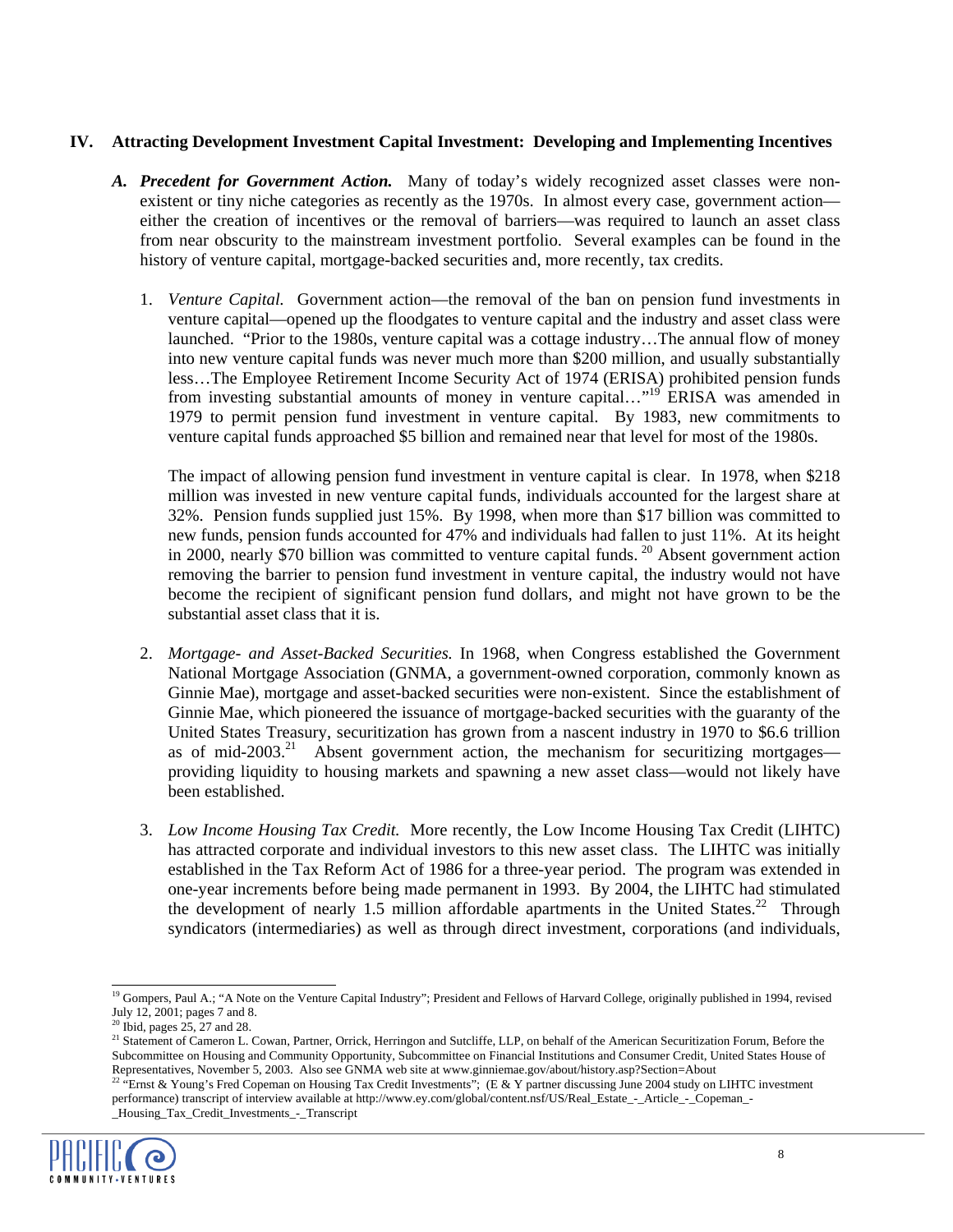largely through publicly registered tax credit funds) have invested in these housing units and realized tax benefits from the housing credits.

According to a 2004 study by Ernst & Young, LIHTC investments have returned benefits that are approximately 1% higher than originally projected. Foreclosure rates have been below that of other real estate assets.<sup>23</sup> "Corporations have found that these investments are a great way for them to lower their effective tax rates, (and) to get some diversity in their investment portfolios...A number of risk factors are very favorable in this asset class.<sup>"24</sup> Absent government action establishing (and making permanent) the LIHTC, over one million housing units may not have been built, and this investment asset class might not exist.

*B. While the New Markets Tax Credit has been successful at bringing real estate investment primarily debt—to low income communities, previous efforts at creating incentives for investment in Development Investment Capital—equity investment in small, growing businesses—have largely failed*. In addition to the clear precedent for government incentives to encourage *Development Investment Capital* investment, the US government has in fact made some effort to provide these incentives. The New Markets Tax Credit (NMTC) was created as part of the Community Renewal Act of 2000 with the goal to "create a federal tax credit that could do for community development what the Low Income Housing Tax Credit had done for housing.<sup>25</sup> To date, NMTC has been used to raise approximately \$3 billion in private equity investment targeted to low income communities.<sup>26</sup> Investors have included large and small banks, unregulated financial services companies, insurance companies and investment pools managed by investment companies.<sup>27</sup>

**However, the NMTC has largely failed to bring venture capital investment to small, growing businesses in underserved areas.**While the NMTC has channeled capital to underserved areas, nearly all of the investment transactions utilizing the NMTC have been in real estate development and two-thirds have been in the form of debt, not equity. Further, of the 4% of NMTC transactions that are equity investments in non-real estate businesses, many of those have been for real estate-related purposes such as expanding or renovating plants and facilities.<sup>28</sup> Only a tiny proportion of NMTC have gone to equity investments in small, growing business operations.

While real estate development is critical to revitalizing neighborhoods, *Development Investment Capital*—private equity investment in small businesses in these communities—is equally vital to improving these geographies and growing new markets. In other words, debt financing is necessary for equipment and real estate, but equity is essential for the marketing, product development, management team expansion and working capital that growing businesses require. Building small businesses to occupy the real estate, and to create jobs that provide local consumers with purchasing power to spend in the retail outlets in the real estate, is crucial and requires equity investment.

In addition, *Development Investment Capital* investment comes with additional resources management assistance, mentoring, access to business networks, strategic advising— that often do not accompany debt financing. These additional resources, often provided by private equity investors

http://newmarketstaxcreditcoalition.org/reportsETC/reports.frameset.htm.



<span id="page-10-0"></span><sup>&</sup>lt;sup>23</sup> "Understanding the Dynamics II—Housing Tax Credit Investment Performance, Executive Summary"; Ernst & Young; June 2004; available at http://www.ey.com/global/content.nsf/US/Tax - Tax Credit Investment Advisory - Overv

<span id="page-10-1"></span>

<sup>&</sup>lt;sup>24</sup> Copeman interview, op cit.<br><sup>25</sup> See New Markets Tax Credit Coalition web site at http://newmarketstaxcreditcoalition.org/who/newfiles/intro.htm.

<span id="page-10-3"></span><span id="page-10-2"></span><sup>&</sup>lt;sup>26</sup> "New Markets Tax Credit Fact Sheet"; New Markets Tax Credit Coalition; available at http://newmarketstaxcreditcoalition.org/reportsETC/newfiles/fact&figure.pdf

<span id="page-10-4"></span><sup>&</sup>lt;sup>27 "</sup>New Markets Tax Credit Reauthorization—Questions and Answers"; New Markets Tax Credit Coalition; January 24, 2006; Available at http://newmarketstaxcreditcoalition.org/NMTC%20Reauth%20Q&A%20Letterhead%20FINAL.doc <sup>28</sup> "New Markets Tax Credit—A Progress Report"; New Markets Tax Credit Coalition; May 2005; available at

<span id="page-10-5"></span>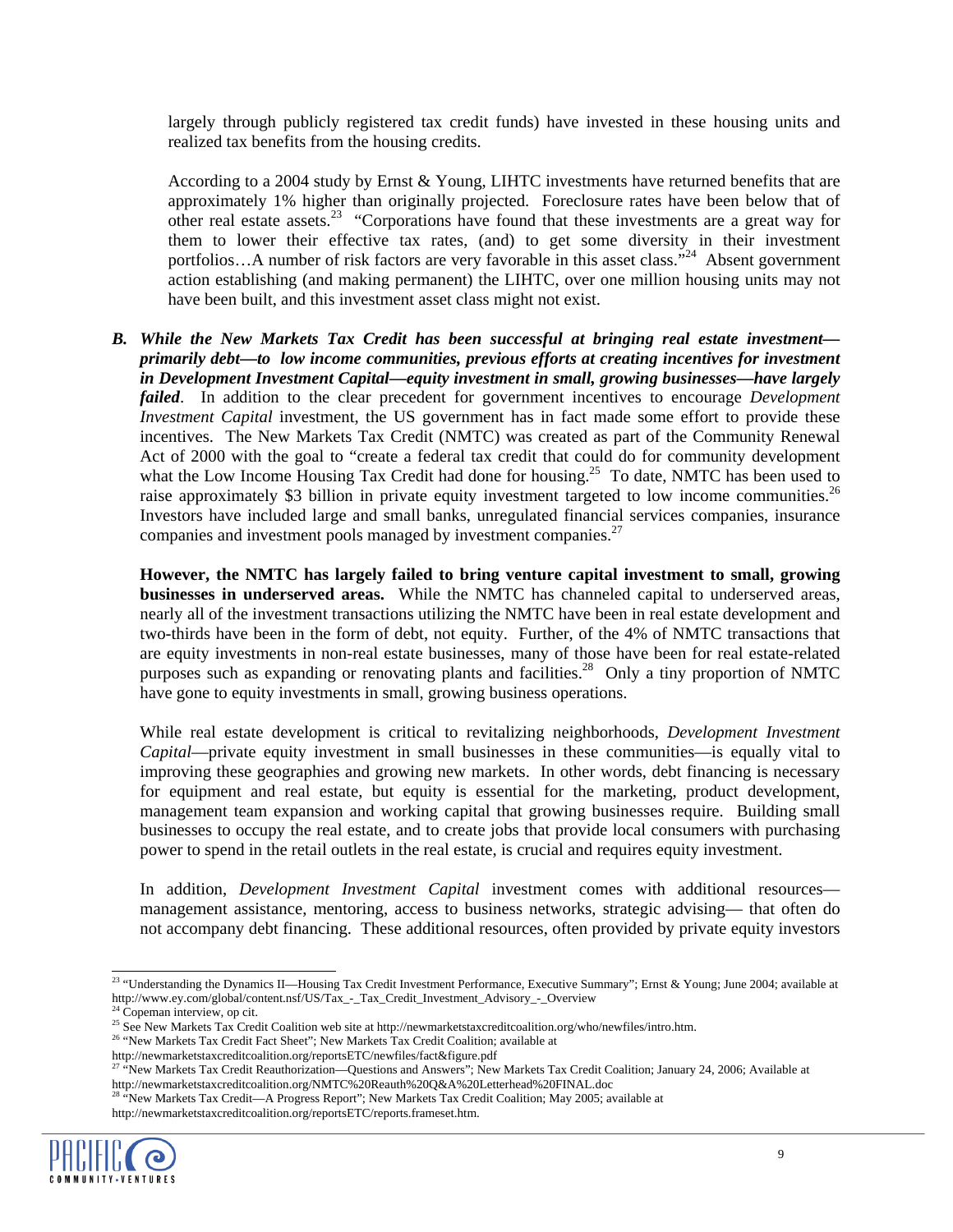that share risk with portfolio company management, can make the difference between business growth and stagnation or bankruptcy.

- *C. Making the New Markets Tax Credit work for private equity*. Currently, the NMTC is slated to expire in 2007. While Congress is debating legislation to extend it, it is critical that the NMTC be revised to better facilitate venture capital investment.<sup>29</sup>
	- 1. Several revisions are needed to the provisions that stipulate how tax credit recapture—meaning that investors lose tax benefits realized previously, and often pay an additional penalty—can occur:
		- a) Current legislation requires that investments be outstanding for seven years. However, equity investors need flexibility to exit at the right time. Nearly all equity investments, even those in brick and mortar companies, tend to have an exit horizon of less than seven years. The exit timeframe impacts the investment's internal rate of return, the primary financial yardstick used in the industry. The NMTC's seven-year horizon is counter to the private equity model. The artificial, arbitrary, seven-year constraint inhibits equity capital investment.
		- b) Currently, the NMTC's "reasonable expectations safe harbor" contains a control criterion, defined as 33% ownership. As a result of this provision, if the company moves from a low income location and the equity investor's interest exceeds 33%, the NMTC is subject to recapture. This provision tends to attract real estate investments as, by definition, real estate is immovable. In contrast, venture-backed companies often grow and relocation makes sense for the company and its employees. Indeed, a company may grow and move its facilities outside of an LMI area but increase the number of employees it has that live in LMI areas. At the same time, within the world of institutional equity investing, as these investments grow, it is not uncommon for an investor's share to exceed 33%. This risk of recapture limits the venture capitalist's flexibility to maximize financial return, and thus repels capital, rather than attracting it.<sup>[30](#page-11-1)</sup>
		- c) Current legislation requires that the proceeds from one qualifying active low income investment (QALICI) received within the first six years after investment be re-invested in a new QALICI within one year to avoid recapture. Private equity investments are made as opportunities occur. Investors cannot be in a position where they have to invest to avoid significant negative financial consequences. Additionally, the private equity model generally calls for returning investment distributions to investors, rather than reinvesting them. Funds that succeed in providing competitive returns are generally well-positioned to raise new capital for future investments. An alternative approach to ensuring that NMTC proceeds are invested in QALICIs is to require that a minimum threshold percentage of funds invested *at any one time* be invested in QALICIs. This type of provision would ensure that funds are invested in companies in underserved markets while at the same time preserving the venture capitalist's flexibility to seize opportunity and provide competitive returns to investors.
	- 2. The NMTC legislation should be revised to allow venture fund management fees to count toward meeting the "substantially all" test. The NMTC requires that "substantially all" of the proceeds be invested in qualifying investments. "Substantially" is defined as 85% for the first six years of an investment and 75% in the final year, leaving just 15% (25% in the seventh, final year) for non-qualifying investments and operating expenses. In the case of venture capital funds, where

<sup>&</sup>lt;sup>29</sup> The authors would like to thank Julia Sass Rubin of Rutgers University for assistance with this section.<br><sup>30</sup> See "Improving the New Markets Tax Credit Program for venture Capital"; NMTC report; January 2003; Volume Novogradac & Company, LLP; pages 1-2; Available at www.newmarketscredit.com.



<span id="page-11-1"></span><span id="page-11-0"></span>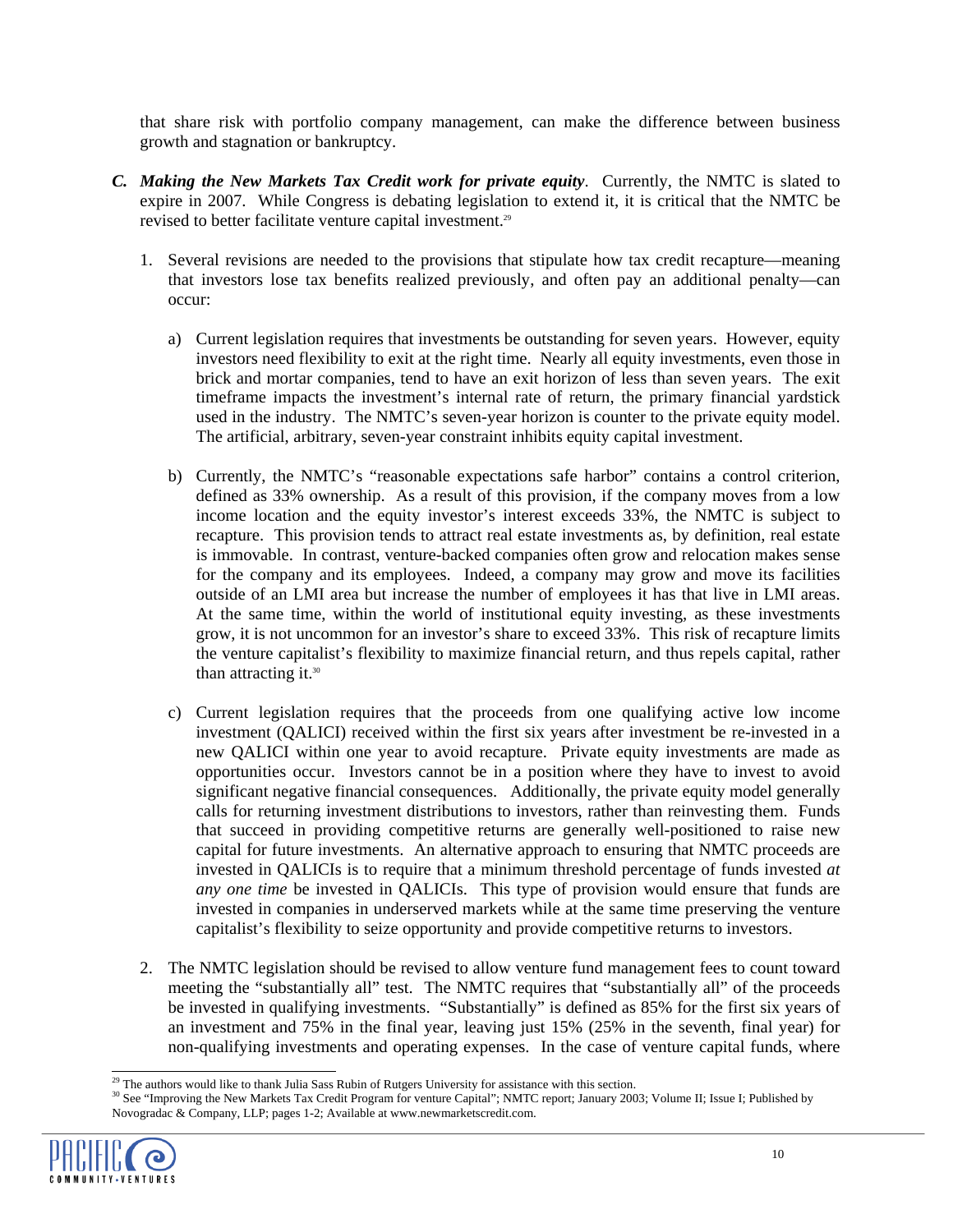returns come at investment exit and there is no current income, fund management must be paid out of contributed capital, out of this 15%, as well. Paying fund management fees out of contributed capital will likely violate the "substantially all" test. For example, "a fund that pays a 3 percent per year management fee over a typical 10-year fund life would pay out 30 percent in fees."<sup>31</sup> This typical fund would run afoul of the "substantially all" test. Counting reasonable management fees toward the "substantially all" test would help private equity funds work with the NMTC, helping to attract much-needed equity capital to LMI communities, maintaining the purpose of the original legislation.

#### D. *Lack of investment in LMI communities is particularly acute in California and requires action at the state level.*

PCV's portfolio companies and small businesses like them are creating jobs in LMI communities in California, jobs that are critical to the state's economy. Employment at companies with fewer than 100 workers accounted for 54% of all jobs in California in 2004. Between the third quarter of 2001 and the third quarter of 2004, California employment at companies with fewer than 100 employees grew by 28% while employment at companies with 100 or more employees shrank by 3.8%.  $32^{\circ}$ 

Small businesses located in and hiring from underserved areas are the engine for growth in those areas. Consumer spending accounts for between 60% and 70% of spending in the economy.<sup>33</sup> Consumers—particularly lower income consumers—tend to do the majority of their spending within a short distance of their homes. The importance of consumer spending, combined with lower-income consumers' tendency to spend in their local neighborhood, make improving purchasing power by providing jobs for residents of economically disadvantaged areas of California critical to revitalizing those areas. In short, equity investors in businesses that hire residents of underserved communities and that provide living wages and benefits can earn competitive returns while helping to create and grow new markets, markets that these same investors can capitalize on (through other investments) in the future.

Further, while California received approximately 20% of the \$585 billion in venture capital investments made globally between 2000 and 2005, these investments were highly concentrated in the high technology and biotechnology sectors. Nearly 60% of all venture capital investments made nationally between 2000 and 2005 were investments in biotechnology and technology-related sectors.<sup>34</sup> Additionally, over 60% of venture capital investment in California during this period was concentrated in 35 zip code areas primarily in the Silicon Valley and economically well-developed areas of San Diego and Orange County.<sup>35</sup> Despite laudable efforts by the California State Treasurer's Office and the California Public Employee Retirement System through its California Initiative, capital flows to underserved markets in California remain insufficient. While incentives to encourage investing in LMI communities are important at the national level, they are especially critical at the state level. A California solution is required.

We understand that efforts have recently been made in the state Assembly to establish a new markets tax credit program in California. Assembly Bill 957, The California New Markets Tax Credit



<span id="page-12-0"></span><sup>&</sup>lt;sup>31</sup> See "Improving the New Markets Tax Credit Program for venture Capital"; NMTC report; January 2003; Volume II; Issue I; Published by Novogradac & Company, LLP; page 4; Available at www.newmarketscredit.com.

<span id="page-12-1"></span> $32$  Data provided by the State of California Employment Development Department, Labor Market Information Division, available at http://www.labormarketinfo.edd.ca.gov/cgi/databrowsing/?PageID=67&SubID=138<br><sup>33</sup> Steven Levy, Director, Center for Continuing Study of the California Economy, from "California Economy," Forum with Michael Krasny,

<span id="page-12-2"></span>KQED radio, September 27, 2005. See http://www.kqed.org/programs/program-landing.jsp?progID=RD19. Also see www.ccsce.com.

<span id="page-12-4"></span><span id="page-12-3"></span><sup>34</sup> PricewaterhouseCoopers/Thomson Venture Economics/National Venture Capital Association MoneyTree Survey, available at http://www.pwcmoneytree.com/moneytree/index.jsp. 35 Based on data provided by Venture Economics.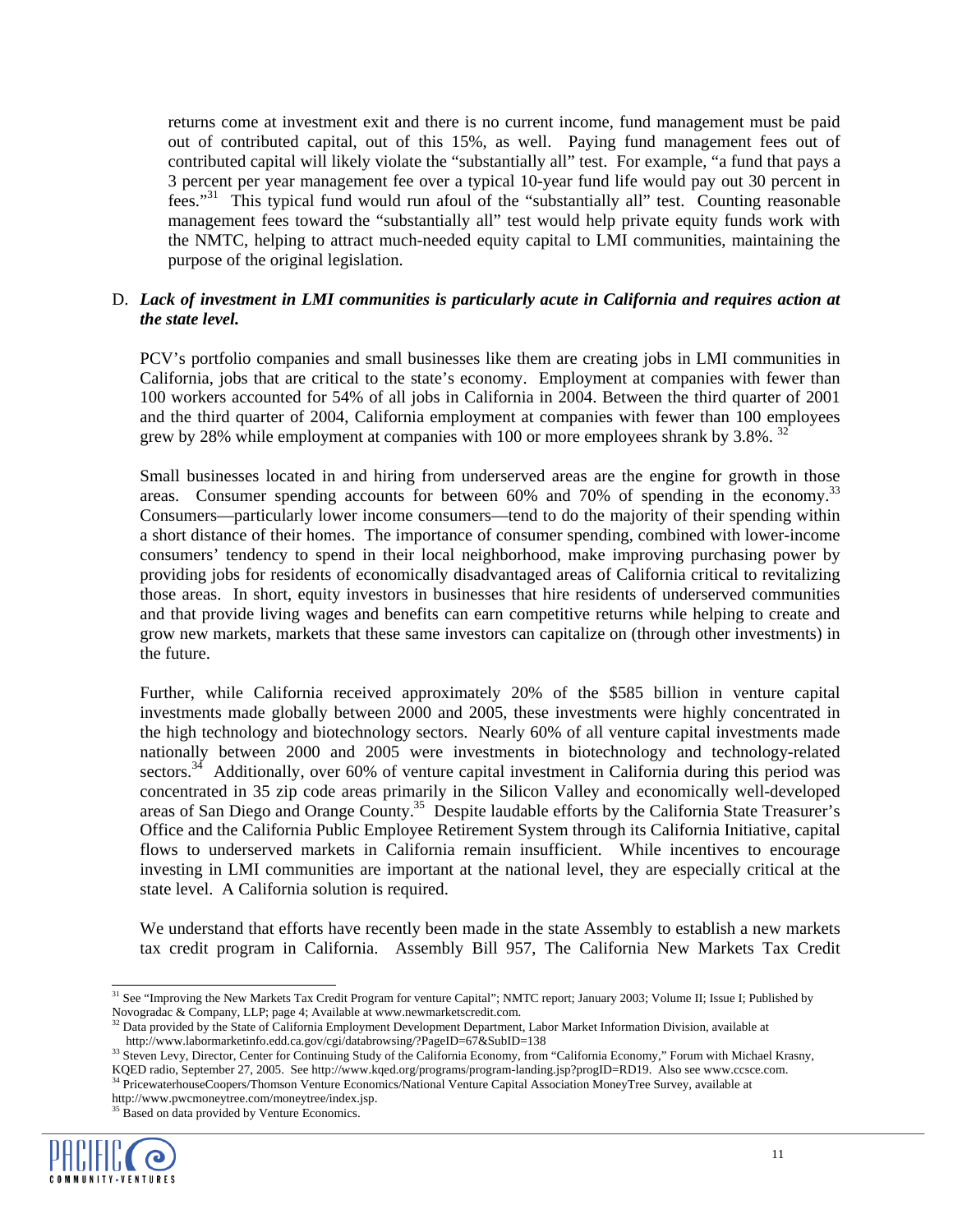<span id="page-13-5"></span>Program Act of 2005 (CANMTC), which would have established a state-level tax incentive for investment in LMI communities, "died in committee" in January 2006. The CANMTC would have created a state tax credit designed to address the "unmet equity investment needs of small enterprises located in low- and moderate-income geographic areas."<sup>36</sup>

*E. Creating statewide incentives that work within the private equity business model is essential.* The CANMTC should be reconsidered and other options developed and evaluated. Under the CANMTC's recapture provisions, recapture would not occur if the underlying companies receiving equity investment relocate or if the investment is redeemed, as long as the overarching fund remains a "qualified community development entity."<sup>37</sup> The fund will remain qualified as long as its primary mission is providing equity capital to low-income communities, it maintains accountability to lowincome communities, and it is certified by the Business, Transportation and Housing Agency of the State of California.<sup>38</sup> These recapture provisions are consistent with the private equity business model.

The CANMTC as currently written requires that "85 percent of aggregate gross assets of the qualified community development entity (be) invested in qualified low-income investments."<sup>39</sup> As with the national NMTC, the CANMTC should be revised to allow private equity funds to count reasonable management fees toward the requirement of investing 85% of gross proceeds in qualified low-income investments.

#### *F. Federal and state tax credits are just one of many policy alternatives to encourage investment in Development Investment Capital.* Additional policy options should be explored:

- 1. *Reducing capital gains taxes*. Reducing the capital gains tax liability when *Development Investment Capital* investments are liquidated would also serve as an added incentive to investors.
- 2. *Creating mechanisms for individual investment*. Over the past ten years, mainstream American consumers have increasingly invested in the stock market. In rapidly growing numbers, these consumers are investing in socially-conscious mutual funds, individual equities and community development financial institutions. As of 2005, assets valued at nearly \$2.3 trillion were in socially responsible investment vehicles, up 258% since 1995. During the same period, the total universe of assets under management increased less than  $250\%$ .<sup>[40](#page-13-4)</sup>

Currently, we are not aware of any investment vehicles that enable mainstream Americans to invest in funds investing *Development Investment Capital*. Calvert Group, Ltd., one of the oldest and largest socially responsible mutual fund companies in the United States, has begun work in this area, providing individuals with the opportunity to invest in loan funds that provide credit to community development entities and micro-enterprises.

Emerging trends suggest that individuals would like to be able to invest in businesses that benefit community at the same time that they produce competitive financial returns. In 2001, approximately \$5 billion were invested in community investing assets, almost exclusively in community development banks, credit unions and loan funds.<sup>41</sup> At that time, the Community

capital. Note that community development venture capital accounts for less than 5% of community investment while community development banks, loan funds and credit unions account for over 95% of community investment assets. A search of community development



<span id="page-13-0"></span> $36$  California State Assembly Bill No. 957, amended in assembly January 4, 2006, page 3.

<span id="page-13-1"></span> $37$  Ibid, page 25.

<span id="page-13-2"></span><sup>&</sup>lt;sup>38</sup> Ibid, page 22.

<span id="page-13-3"></span><sup>39</sup> Ibid, page 22.

<span id="page-13-4"></span><sup>40 &</sup>quot;2005 Report on Socially Responsible Investing trends in the United States—10 Year Review"; Social Investment Forum; Washington, DC; January 2006. Available at [www.socialinvest.org](http://www.socialinvest.org/). See page 1.<br><sup>41</sup> Community investing is defined as investments in community development banks, credit unions, loan funds and venture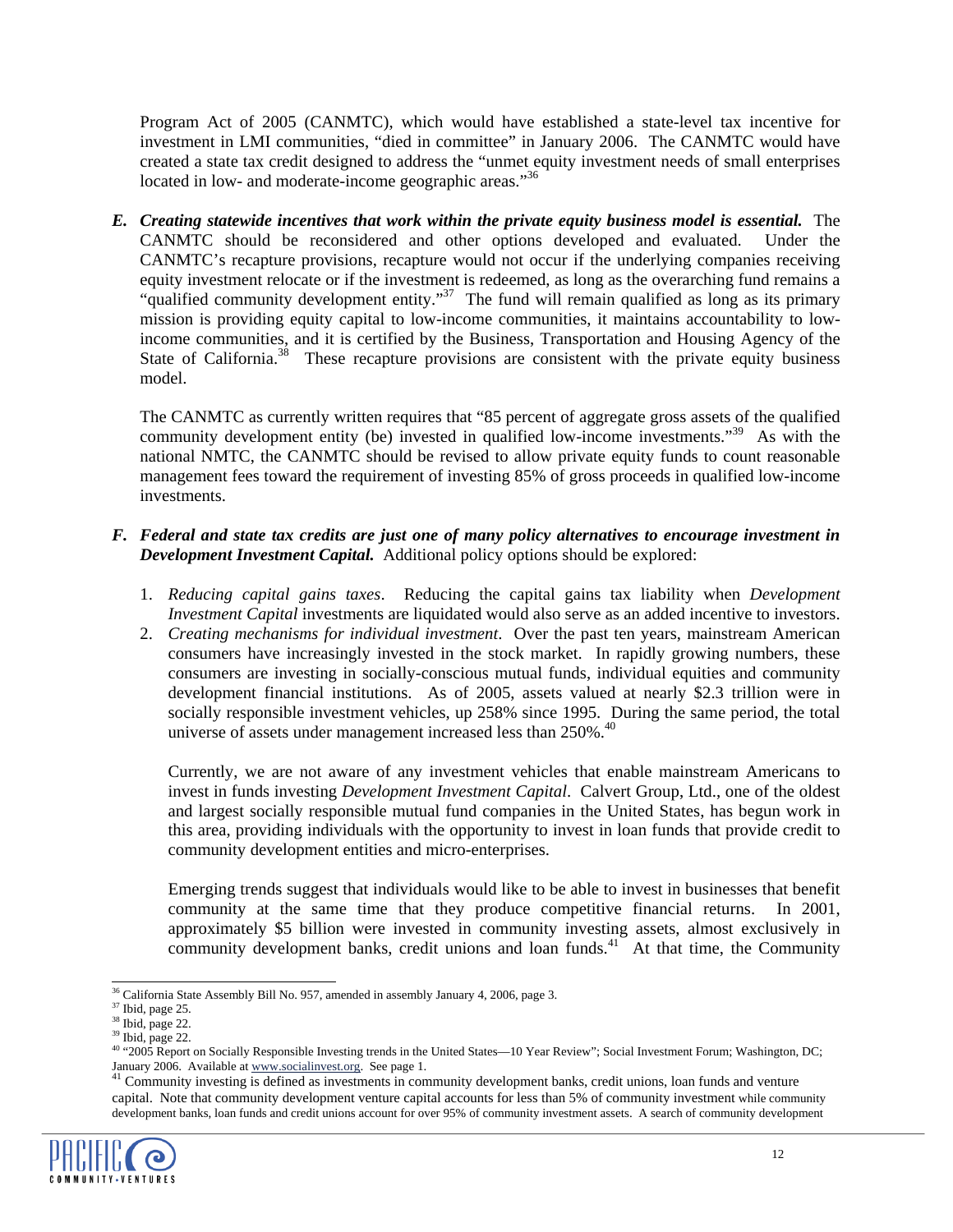Investing Program of the Social Investment Forum undertook a *"1% or More in Community"* campaign. The program encouraged investors to put at least 1% of their portfolio in community development financial institutions—banks, credit unions and loan funds—with the goal of increasing community investment assets to \$15 billion by 2005. The campaign surpassed its goal, reaching nearly \$20 billion by the end of last year.<sup>42</sup> There is no data on the proportion of these assets that are controlled by individuals rather than institutions. However, the Community Investing Program targets individuals and provides links to potential community development entities accepting individual investments in amounts significantly below the level which requires investor accreditation, suggesting that individuals are, in fact, making investments in these vehicles. $43$ 

Existing regulation around investor accreditation and the extensive and prohibitively expensive requirements for registering public partnership offerings make consumer investment in *Development Investment Capital* nearly impossible. Revisions to these regulations, or specific exemptions for *Development Investment Capital*, should be considered.

#### **V. Enhancing Market Differentiation: Measuring and Reporting Social Return**

*Development Investment Capital* fund managers have proven that this asset class can produce competitive, risk-adjusted returns. The additional community benefits that *Development Investment Capital* provides are a source of market differentiation that helps attract capital and justifies government incentives. To leverage this differentiation, *Development Investment Capital*'s community benefits must be evaluated.

*Development Investment Capital* investments can enable corporations, pension funds and financial institutions to align their interests—making profitable investments—with their stakeholders' interests in investing where they live, work and buy. In addition to direct profit motives, market pressures are causing corporations to increase their corporate citizenship activities, making investments in *Development Investment Capital* even more appealing. According to a 2005 study by the Social Investment Research Analysts Network, nearly 60% of S & P 100 companies are reporting publicly on their social and environmental performance. The United Nations Environment Program and SustainAbility, a corporate social responsibility think tank, report that the number of global corporations issuing annual corporate citizenship reports grew from "a few dozen to a few thousand" in the decade between 1992 and 2002.<sup>44</sup> Corporate CEOs, in a World Economic Forum survey, identified four primary reasons why they support corporate citizenship initiatives: Managing reputation and brand equity; attracting, motivating, and retaining talented employees; protecting license to operate; and enhancing competitiveness and market positioning[45.](#page-14-3)

To attract investors, fund managers should fully and accurately assess the community benefits that their *Development Investment Capital* investments are providing and communicate these benefits to policymakers, economic development professionals and investors. As noted above, Americans' appetite for investments that provide competitive financial returns alongside significant community benefits is

<sup>&</sup>lt;sup>45</sup> "Responding to the Leadership Challenge: Findings of a CEO Survey in Global Corporate Citizenship"; World Economic Forum, 2002. Available at <http://www.weforum.org/site/homepublic.nsf/Content/Global+Corporate+Citizenship+Initiative%5CReports>



j

venture capital funds at www.communityinvest.org finds no entities that accept individual investments below a level requiring investor accreditation. See www.communityinvest.org<br>
<sup>42</sup> "2005 Report on Socially Responsible Investing trends in the United States—10 Year Review"; Social Investment Forum; Washington, DC;

<span id="page-14-0"></span>January 2006. Available at [www.socialinvest.org](http://www.socialinvest.org/). See pages 28-35.<br><sup>43</sup> See www.communityinvest.org

<span id="page-14-1"></span>

<span id="page-14-3"></span><span id="page-14-2"></span><sup>&</sup>lt;sup>44</sup> "Trust Us—The Global Reporters 2002 Survey of Corporate Sustainability Reporting"; United Nations Environment Program and SustainAbility, 2002. See www.sustainability.com/downloads\_public/insight\_reports/trust\_us.pdf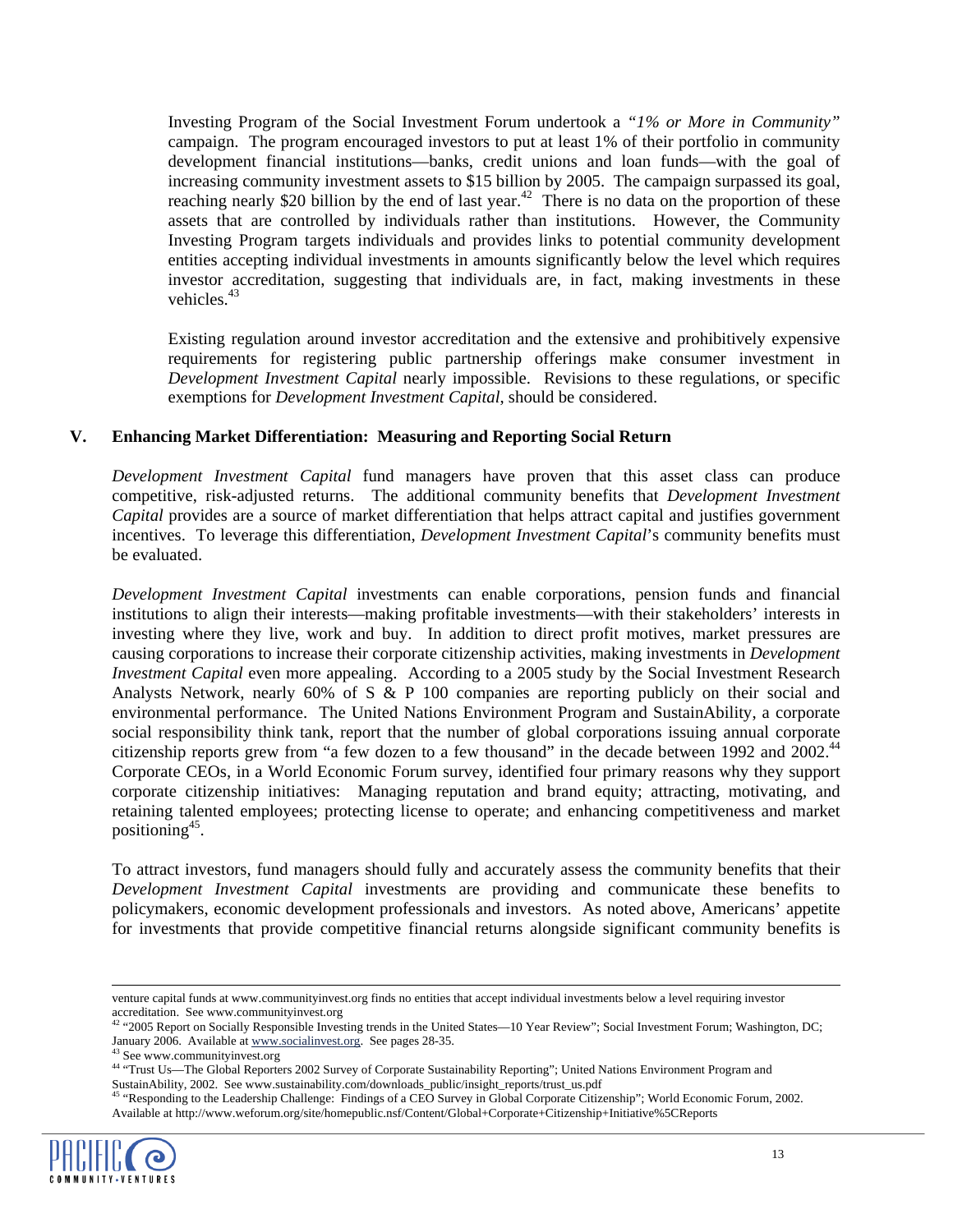growing. Clearly articulating these community benefits can only help to attract additional funds to the asset class.

While there is some variation in reporting financial return, standard categories and calculations predominate. The same generally standardized reporting must become the norm in *Development Investment Capital* if the asset class is to scale and realize its full potential. Investment managers must collect a core set of social data, with additional data collection optional based on fund managers' needs. Standardized social reporting will:

- Make reporting the community benefits of *Development Investment Capital* investments timely and affordable for investment managers. Standardization will make reporting minimally time-consuming and will not detract from fund managers' or underlying company managers' core work.
- Enable the industry to demonstrate its community value in the aggregate. The industry's aggregate community benefits will be much more significant, likely to have greater impact—to attract more investment dollars—than disparate, splintered reporting by individual *Development Investment Capital* managers. As *Development Investment Capital* becomes an established asset class, total market size expands greatly, benefiting all fund managers, even if market share proportions remain stable.

#### **VI. Building Deal Flow: Creating More Targets for Development Investment Capital**

Building deal flow requires expanding small business capacity and bridging the gap between entrepreneurs in underserved markets and private equity investors. Through its Business Advisory Service, PCV addresses both of these needs to help build private equity deal flow in underserved markets.

*A. Expanding small business capacity.* Increasing capacity at individual small businesses in underserved communities helps build the next generation of deal flow. At the same time, building this capacity at promising small businesses operating in LMI areas positively impacts those companies' employees as well as the economy in the surrounding community. As small businesses in underserved communities grow, they stimulate the local economy through their own expansion, by employing residents of low-income communities in good jobs, and by adding economic vitality to neighborhoods that have lacked significant business activity. This economic vibrancy provides the climate that ultimately supports multiple businesses suitable for private equity investment.

As noted earlier, inner-city companies, which are often located in LMI communities, earn an attractive return on investment, one that compares favorably to companies in more traditional locations. But many inner-city businesses are too small in revenue to support equity investment. The median inner-city company had approximately \$600,000 in sales in 2004, compared to over \$4.5 million for all businesses in the country. Inner-city businesses need help building capacity and preparing themselves for long-term growth and private equity investment.<sup>46</sup>

Most private equity investors provide management and governance assistance to the businesses in which they invest. PCV goes two steps further:

- PCV provides a suite of non-financial resources including management assistance, mentoring, access to business networks and specialized expertise and strategic advice to its portfolio companies.
- <span id="page-15-0"></span>• PCV provides these services, free of charge, to other small businesses located in or hiring from economically disadvantaged areas of California.

<sup>&</sup>lt;sup>46</sup> These statistics were provided by the Initiative for the Competitive Inner City, using data from the Ewing Marion Kauffman Foundation and Fintel, Inc. See www.icic.org.

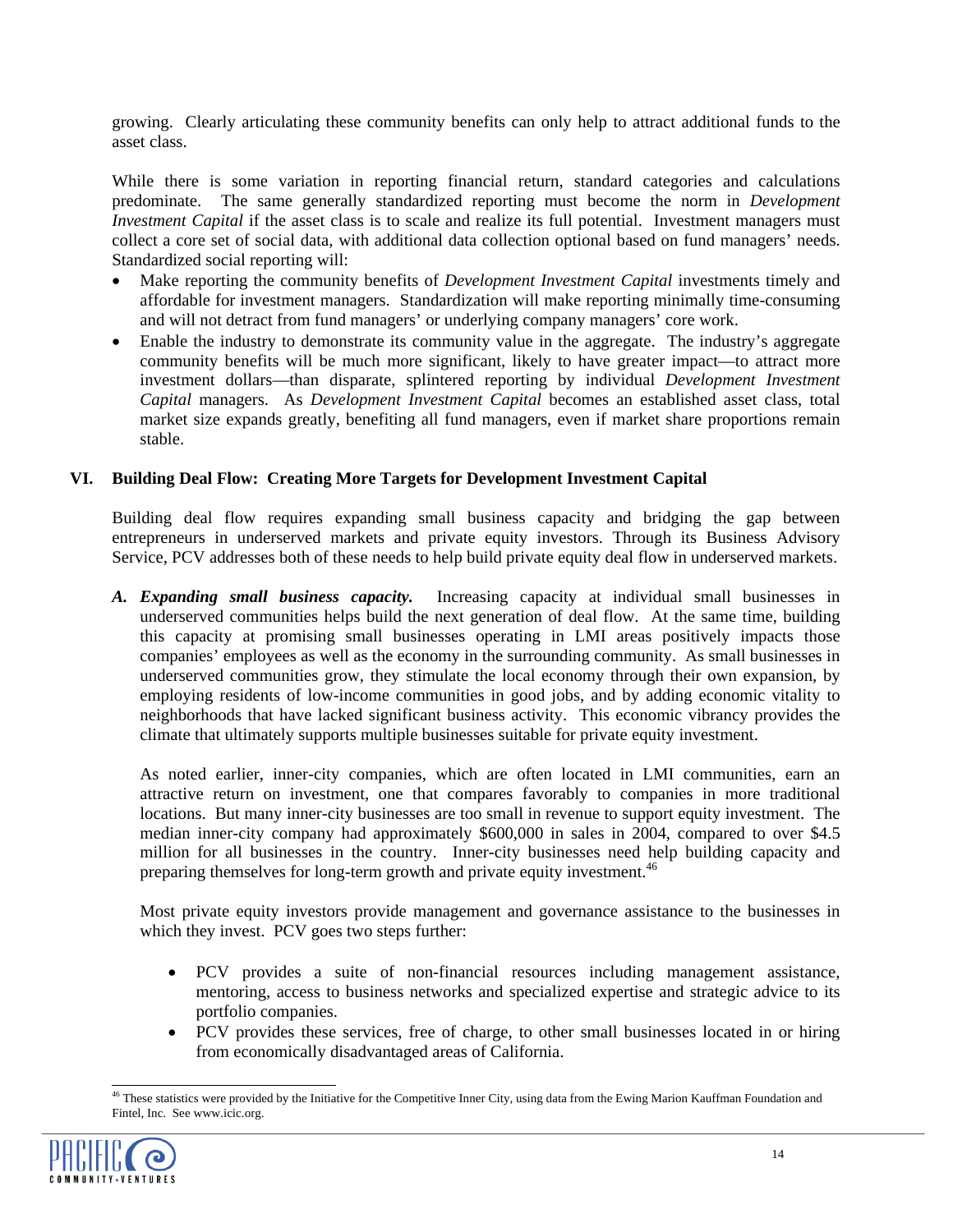Through its Business Advisory Services, PCV helps small businesses in underserved areas to flourish and enhance the economic vitality in their community. From its inception in 1999, through year-end 2005, PCV's Business Advisory Service has provided intensive support to over 80 companies, employing a total of nearly 2,500 workers. An estimated 50% of these companies' employees are residents of LMI communities.

In 2005, PCV commissioned BTW Consultants, a leader in program evaluation, to conduct an independent assessment of the impacts of its Business Advisory Program. BTW surveyed both advisors and advisees, through both written questionnaires and in-depth telephone interviews, to complete this assessment. BTW's study revealed that business owner advisees believe that participating in PCV's Business Advisory Services has had a positive impact on their businesses:

- On a scale of 1 to 5, where 5 means "strongly agree," the average response to the statement, "I have increased my capacity to grow my business," was 4.3. Mean score for the statement, "I have increased my capacity to manage my business," was 4.0.
- Two-thirds of business owner advisees reported that they had developed new business tools as a result of their advising relationship. An additional 30% reported reaching a new business development milestone (e.g., new customer or partner) as a result of their advising relationship. Finally, nearly 20% of advisees reported receiving new debt or equity capital as a result of their advising project.<sup>[47](#page-16-0)</sup>

## *A. Bridging the Gap Between Entrepreneurs in Underserved Markets and Private Equity Investors*

According to Inc. Magazine's annual survey of inner city businesses, the overwhelming majority— 87%— of entrepreneurs used their personal assets as the primary source of start-up capital. More than one-third of these entrepreneurs started their businesses with \$10,000 or less.<sup>48</sup> As small businesses grow, most entrepreneurs take on bank debt to support the next stage of growth, enabling them to continue to run their businesses with minimal "interference" from outsiders. As businesses reach the point where private equity investment is a viable option for later-stage expansion, entrepreneurs often know very little about how to attract private equity investors and are not accustomed to receiving outside management and strategic advice. Further, many businesses at this stage do not have the formal governance mechanisms that equity investors require.

In addition to providing capacity-building assistance, PCV's Business Advisory Services has also begun helping business owners located in or hiring from LMI communities to prepare themselves and their businesses for private equity investment. For example, in September 2005, PCV hosted a oneday workshop entitled *An Insider's View of Private Equity* in conjunction with the Inner City Economic Forum (ICEF) and Banc of America Capital Access Funds (BACAF). At this event, 28 senior executives from 18 inner-city businesses attended panel discussions and instructional sessions and received "coaching" from senior private equity investors.

Less than one month after *An Insider's View of Private Equity*, many of these inner-city business executives were among the 43 urban entrepreneurs representing 25 companies who attended *Inner City Capital Connections 2005*, hosted by BACAF and ICEF, where many were able to present their

http://www.innercityeconomicforum.com/sitemanager/vsmICEF/bin/smRenderFS.php?PHPSESSID=b89d818162857bca6079e4 d72bc871be&cerror=



<span id="page-16-0"></span> <sup>47</sup> Source: *"Advising for Change: A Report on Pacific Community Ventures' Business Advisory Service*"; An independent assessment commissioned by Pacific Community Ventures; prepared by BTW Consultants; page 19.<br><sup>48</sup> See "Creating a Marketplace for Inner City Investment: Risk and Rewards" presentation from the Inner City Economic Forum

<span id="page-16-1"></span>Summit, November 15 and 16, Chicago, available at: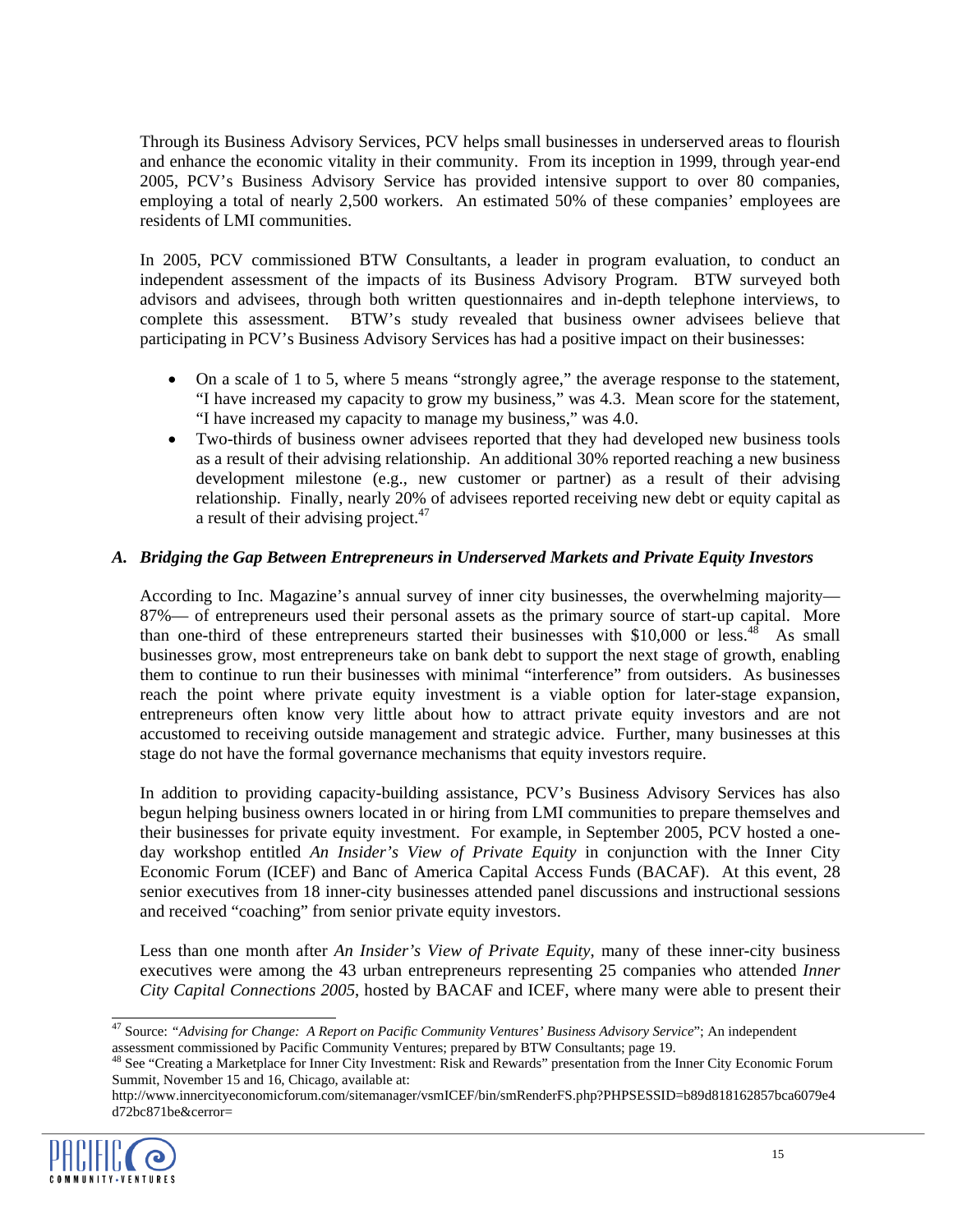businesses directly to the 44 representatives of 25 private equity funds in attendance.<sup>49</sup> In a postconference evaluation, over three-quarters of companies agreed that the event helped them "reach a group of investors that I would not otherwise have been exposed to." Further, over three-quarters of fund managers agreed with the statement, "At this conference I expect to learn about at least one company in which I would consider making a potential investment."<sup>[50](#page-17-1)</sup>

*C. Building deal flow requires expanding and replicating PCV's Business Advisory Service.* PCV's Business Advisory Services should be widely available to companies with less than \$20 million in revenue that are located in LMI areas or hire a substantial proportion of their employees from underserved areas. While PCV has provided invaluable assistance to its advised companies, there are hundreds of businesses in California left untouched by our work that would undoubtedly benefit from participating in PCV's Business Advisory Services. Providing advisory services to these companies would help them expand their capacity and enhance the economic climate in their communities. Some of these businesses will likely grow to meet the thresholds required for private equity investment.

PCV is responding to this need. Through a public/private partnership with support from the California State Treasurer's Office, several foundations and individuals, PCV opened an office in Los Angeles in 2005, followed by an office in San Diego in early 2006. PCV expects to open a fourth office in Fresno, to serve California's Central Valley, in mid-2006. Each of these offices was opened initially to launch and provide Business Advisory Services to small businesses in underserved areas of its region. With "our feet on the ground' in these regions of California, PCV expects to expand its equity capital investing to these areas as well.

Further, PCV's Business Advisory Service should be expanded to include more direct assistance to get companies ready for equity financing. Additional services should include educational events to help management teams prepare business plans for equity investment review, public "forums" where "graduates" of these educational events can meet and "pitch" their companies to potential investors, and assistance establishing and recruiting the governance boards that are required to be in place before equity investors will consider investment.

Finally, PCV's Business Advisory Service model should be replicated in other organizations and regions across the country. PCV has expanded its services geographically across the State of California. But small businesses in underserved markets across the country need help building capacity to enhance the economic climate in their local communities, to spur job growth and attract investment.

## **VII. Looking Forward**

America's—and California's—underserved geographies present an enormous opportunity for both financial gain and social improvement. Through fund managers that provide management and capacitybuilding resources in addition to capital, investors can integrate private equity investments in businesses in these communities into their portfolios, producing competitive returns, enhancing portfolio diversification and yielding significant community benefits.

As an established asset class, *Development Investment Capital* will deliver on this promise.

<span id="page-17-1"></span><span id="page-17-0"></span> $^{\rm 49}$ Ibid

<sup>50 &</sup>quot;Feedback from ICCC: A Summary of Survey Responses from the October 6, 2005 Conference in Los Angeles"; prepared by Janneke Ratcliffe, Kenan Institute, University of North Carolina, in collaboration with the Bank of America and the Inner City Economic Forum.